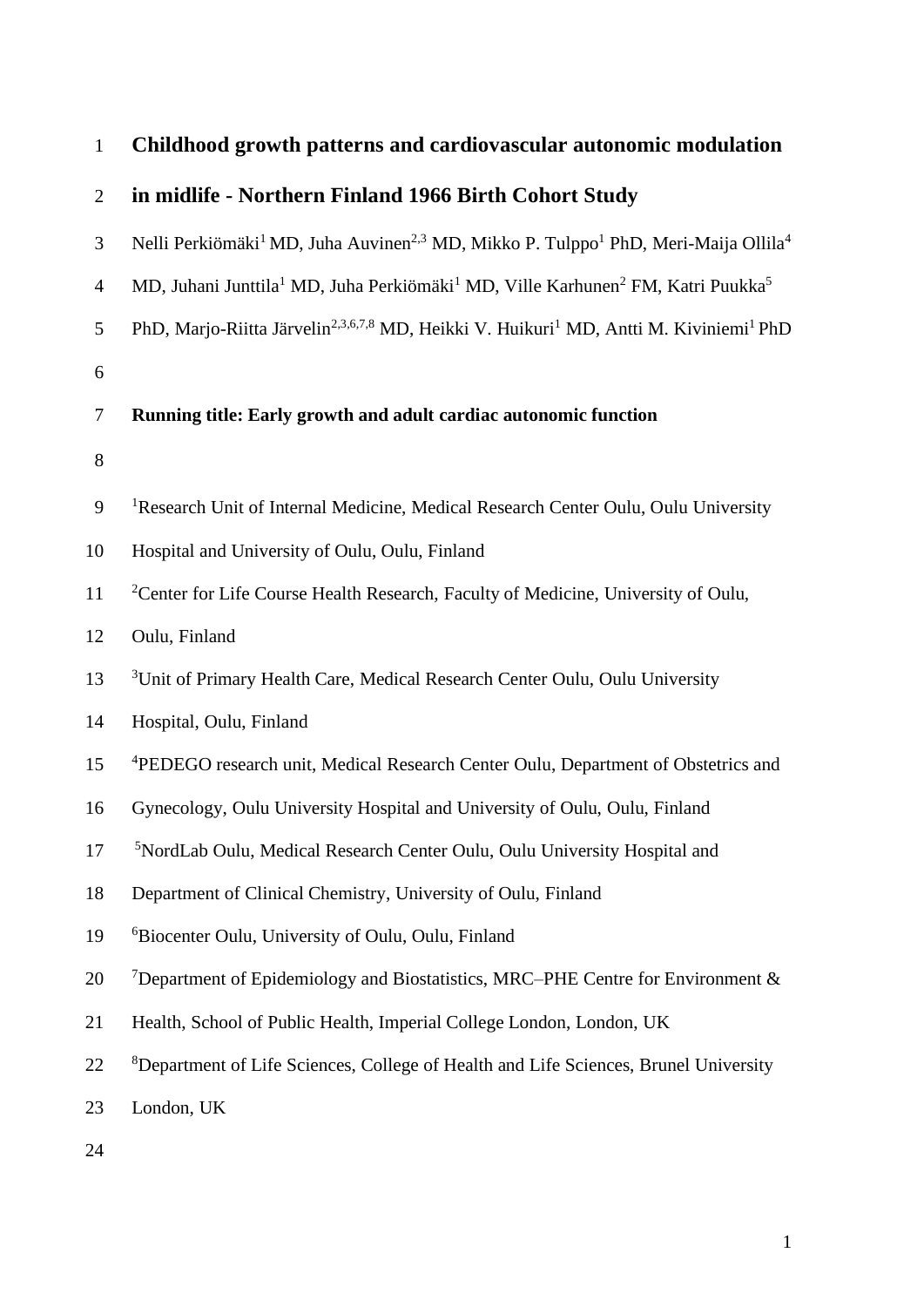- Corresponding author:
- Nelli Perkiömäki, MD
- Medical Research Center Oulu
- Oulu University Hospital and University of Oulu
- P.O. Box 5000
- FIN-90014 University of Oulu, FINLAND
- Tel: +358 505173624
- nelli.perkiomaki@student.oulu.fi
- 
- Supported by Academy of Finland no. 267435 and 285547, Finnish Foundation for
- Cardiovascular Research, European Union's Horizon 2020 research and innovation
- programme (633595, EU H2020-PHC-2014 633595, DynaHEALTH, EU H2020-SC1-
- 2016-2017, LIFECYCLE, EU H2020-HCO-2014, iHEALTH), Yrjö Jahnsson
- Foundation, Oulu University Scholarship Foundation and Paulo Foundation.
- NFBC1966 received financial support from University of Oulu Grant no. 24000692,
- Oulu University Hospital Grant no. 24301140, ERDF European Regional Development
- Fund Grant no. 539/2010 A31592. The authors have no conflicts of interest to disclose.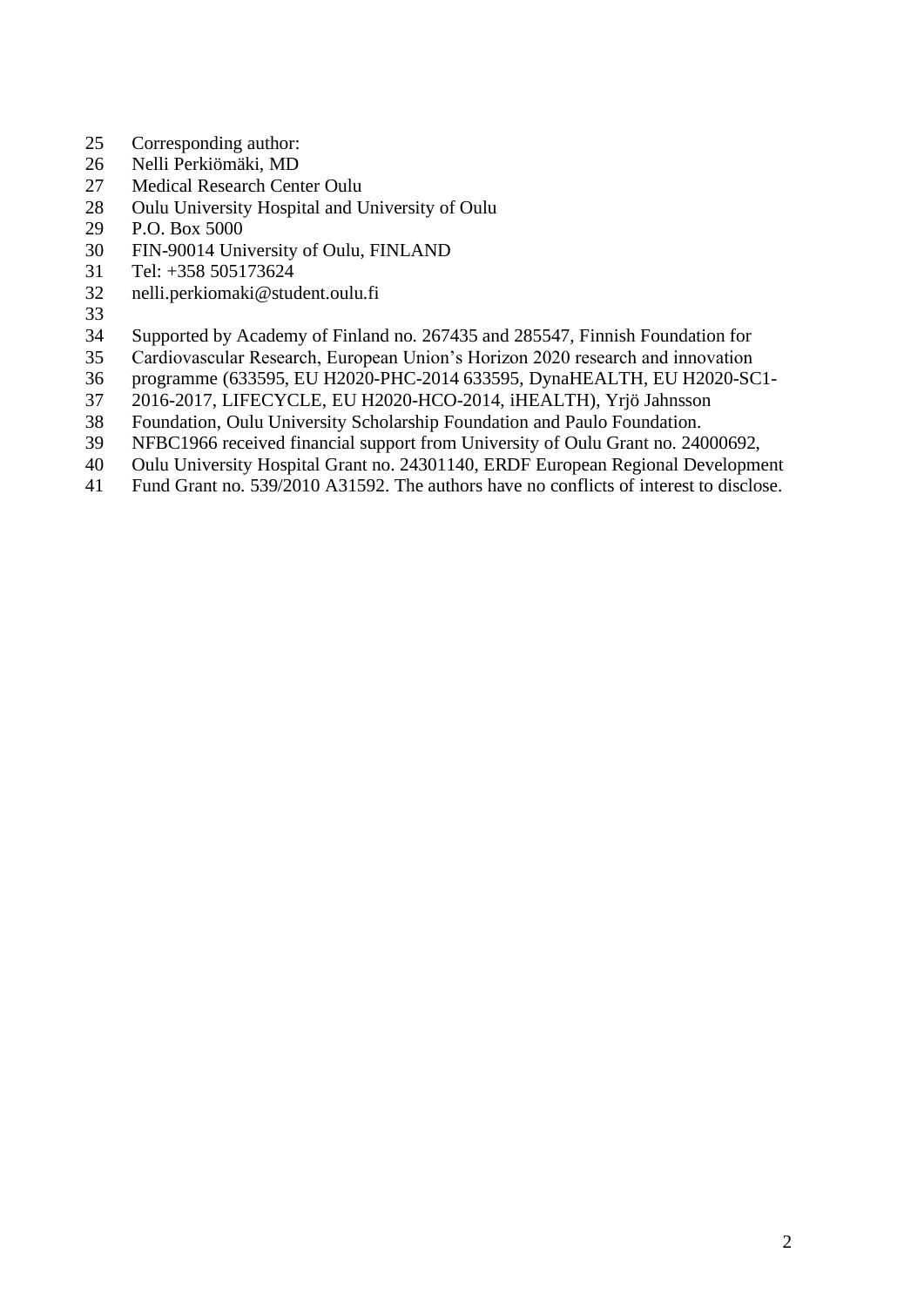# **Abstract**

 **Objectives:** To test the hypothesis that age and body mass index (BMI) at BMI peak during infancy and at BMI rebound in childhood are related to cardiovascular autonomic modulation in adulthood. **Methods:** At the age of 46, a sample (n=5 861) of the participants of the Northern Finland Birth Cohort 1966 took part in follow-up examinations. Heart rate variability (HRV), baroreflex sensitivity (BRS) and low-frequency oscillations of systolic blood 49 pressure (LF<sub>SBP</sub>) were measured during sympathetic stimulus by standing. BMI at various ages was calculated from frequent anthropometric measurements collected from 51 child welfare clinical records. BRS and LF<sub>SBP</sub> were available for 1243 participants with BMI peak data and 1524 participants with BMI rebound data, and HRV for 2137 participants with BMI peak data and 2688 participants with BMI rebound data. **Results:** Age at BMI rebound had a significant inverse association with LF<sub>SBP</sub> (Beta=- 0.071, p=0.006) after all adjustments (p<0.001) and was also directly associated with BRS (Beta=0.082, p=0.001) independently of birth and maternal factors (p=0.023). BMI at BMI peak and at BMI rebound was inversely associated with high frequency component of HRV (HF) (Beta=-0.045, p=0.036 for BMI at peak; Beta=-0.043, p=0.024 for BMI at rebound) and directly associated with the ratio of low- and high- frequency components of HRV (LF/HF ratio) (Beta=0.084, p=<0.001 for BMI at peak; Beta=0.069, p<0.001 for BMI at rebound). These associations remained significant after all adjustments (p<0.05 for all). **Conclusions:** This novel study shows that younger age at BMI rebound and higher BMI

at BMI peak and at BMI rebound are associated with higher levels in markers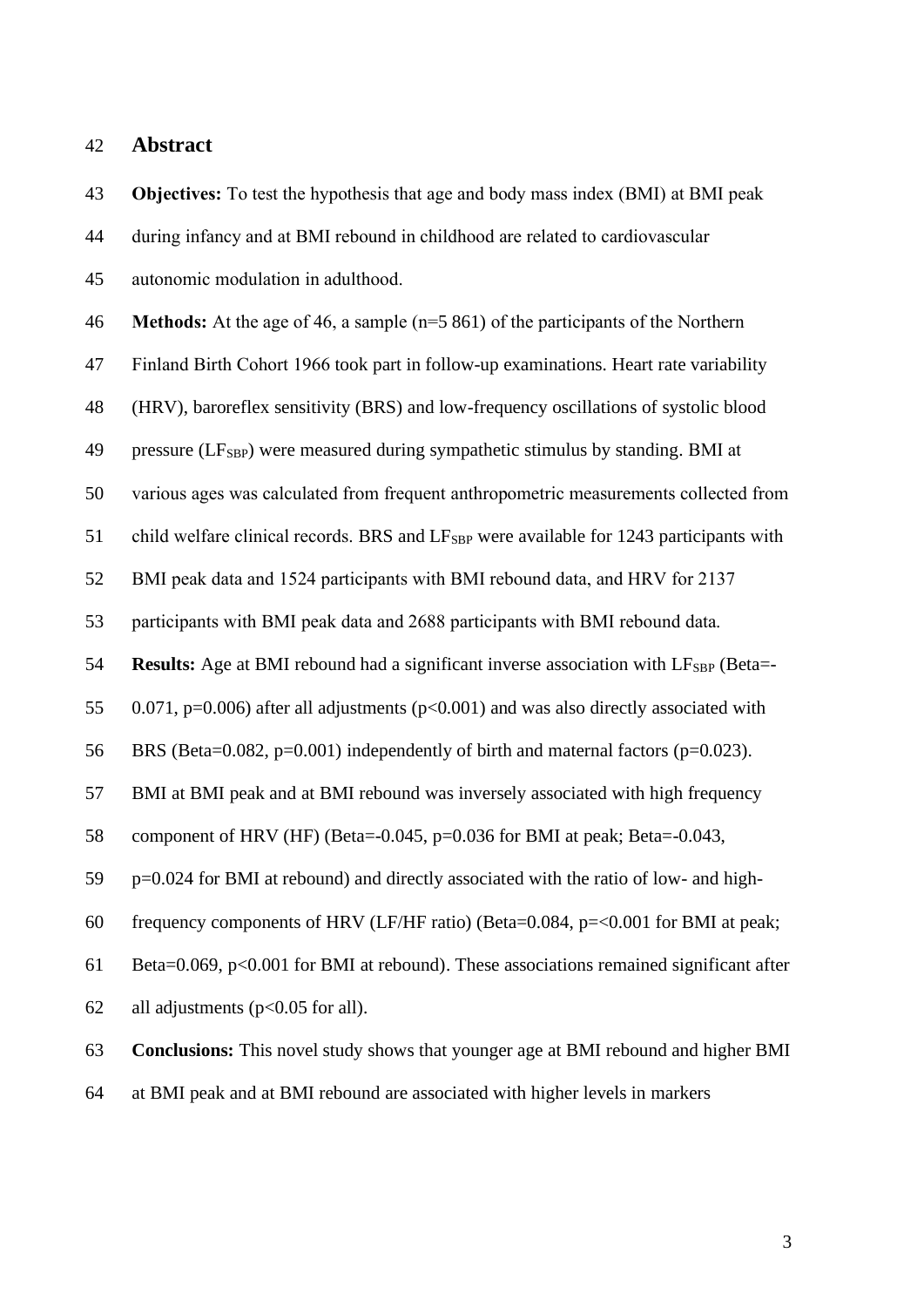- suggestive of augmented sympathetic and reduced vagal cardiovascular modulation in
- midlife.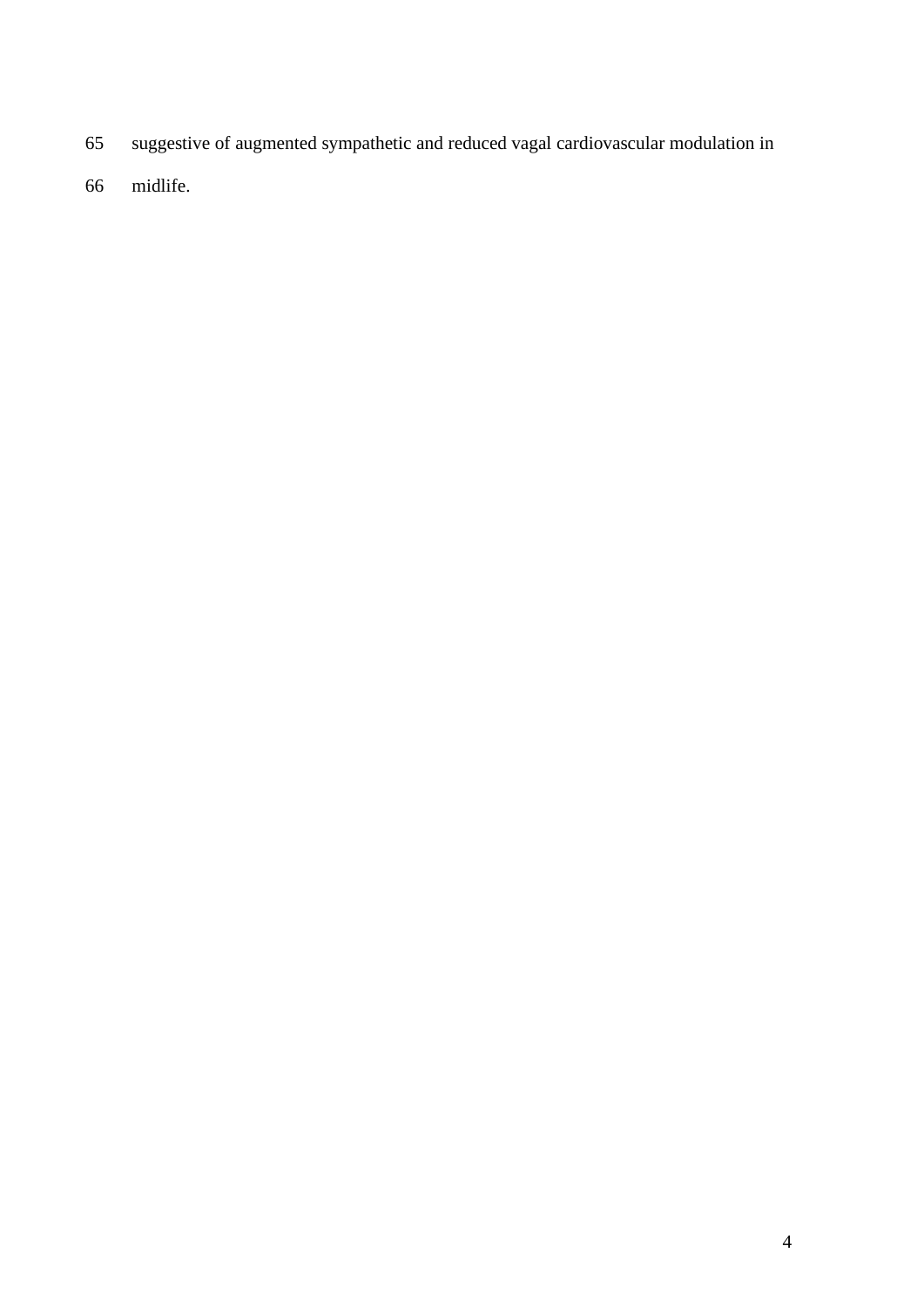# **Introduction**

 Several recent studies have observed impaired cardiovascular autonomic modulation in children with obesity (1-8). Most of these studies have shown reduced vagal parasympathetic cardiovascular modulation (1-6) and some also increased sympathetic cardiovascular modulation or a shift of the sympatho-vagal balance towards sympathetic predominance (1, 2, 5) assessed by heart rate variability (HRV) and baroreflex sensitivity (BRS). Also, a reduction of both parasympathetic and sympathetic cardiovascular modulation in children with obesity has been reported (7, 8). It is well known that impaired cardiovascular autonomic regulation is an important risk factor associated with future cardiovascular and metabolic morbidity and mortality (9-12). It seems that the normal maturation of cardiovascular autonomic modulation is disrupted by childhood obesity and these individuals may be placed at a higher cardiovascular risk in adulthood. However, to the best of our knowledge no prior studies have explored whether childhood growth patterns are associated with cardiovascular autonomic regulation in adulthood.

82 During infancy and early childhood, one's growth curve usually follows a typical pattern. First, body mass index (BMI) increases from birth until the BMI peak of infancy, which typically occurs before one year of age. Thereafter BMI decreases before increasing again in later childhood. (13) This nadir of BMI is often referred to as BMI rebound or adiposity rebound, which usually takes place at the age of 5 to 6 years. Prior evidence shows that younger age at childhood BMI rebound is associated with obesity as well as other cardiovascular risk factors such as elevated blood pressure and insulin resistance in later life (14-18). Some studies have suggested that earlier BMI rebound is associated with later BMI and other cardiometabolic risk factors simply because it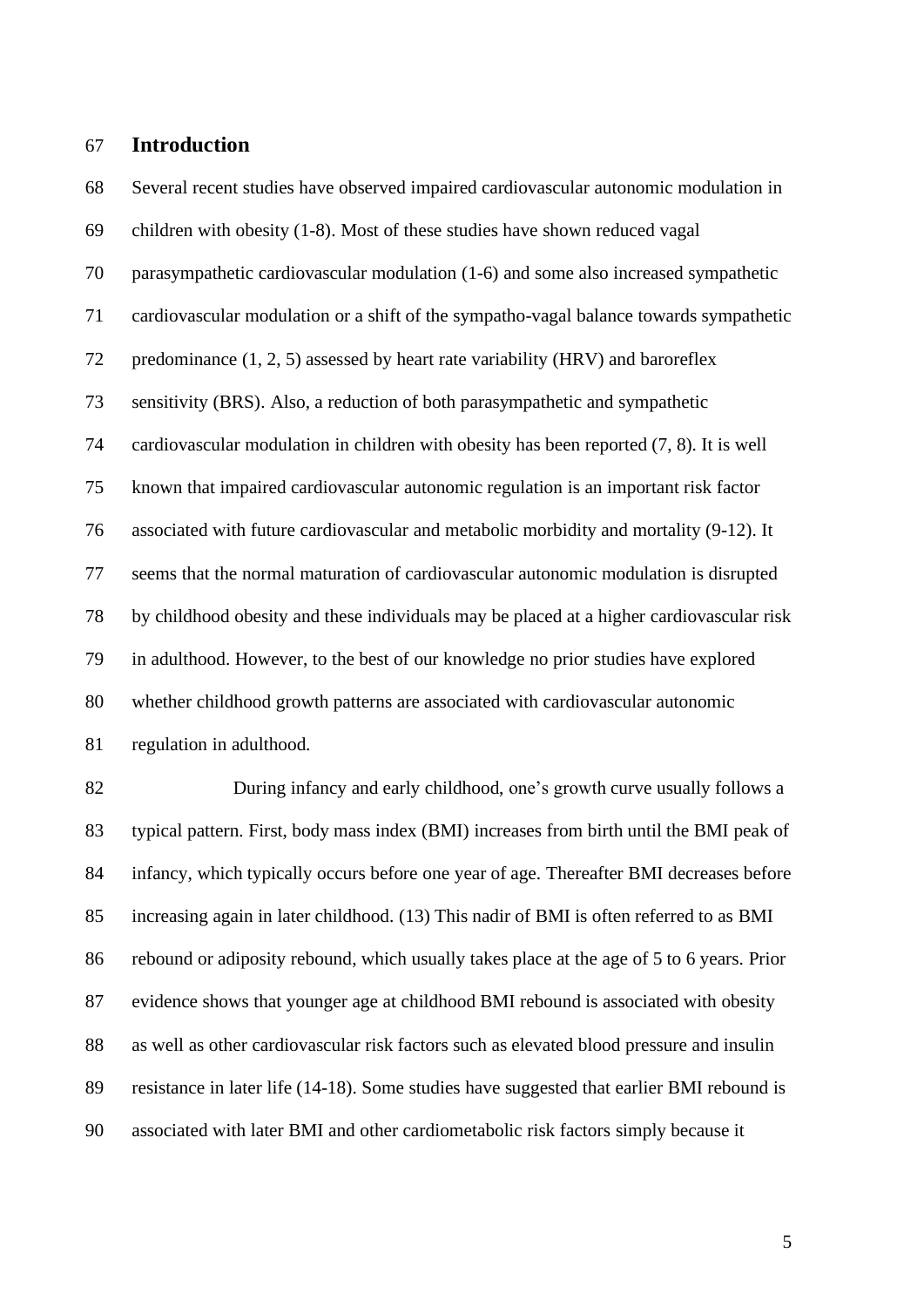identifies children with a high BMI or who are crossing over to a higher percentile, and the strong tracking of childhood BMI into adulthood (19-21). Indeed, childhood BMI has been associated with obesity and cardiovascular morbidity in adulthood, and the associations seem to be largely mediated by adult BMI (20, 21). However, as timing of BMI rebound involves the examination of several points in growth, it may give further insight into BMI patterns leading to future overweight and cardiometabolic risk (22). The long-term effects of BMI peak have been less studied. Higher BMI at BMI peak has been related to a higher BMI in later life (18, 23). Later BMI peak has also been associated with later overweight (18, 23). However, the latter correlation is weaker and partly controversial, suggesting that timing of BMI peak has a less important role in the tracking of future obesity than BMI at BMI peak (18, 23, 24).

 The aim of the present study was to explore the associations between growth in infancy and childhood, specifically BMI and age at BMI peak and at BMI rebound, and markers of cardiovascular autonomic function in midlife (46 years of age) in males and females in the Northern Finland Birth Cohort 1966 (NFBC1966) (25). The NFBC1966 is a large prospective study with extensive data on the participants from the fetal period to midlife. Our hypothesis was that later BMI peak, earlier BMI rebound and higher BMI at BMI peak and at BMI rebound are associated with poorer cardiovascular autonomic regulation in later life.

# **Materials and Methods**

**Participants:** All pregnant mothers whose expected date of delivery fell between

113 January 1<sup>st</sup> and December 31<sup>st</sup> 1966 in the two northernmost provinces of Finland (Oulu

and Lapland) were invited to the prospective NFBC 1966 study. The cohort covers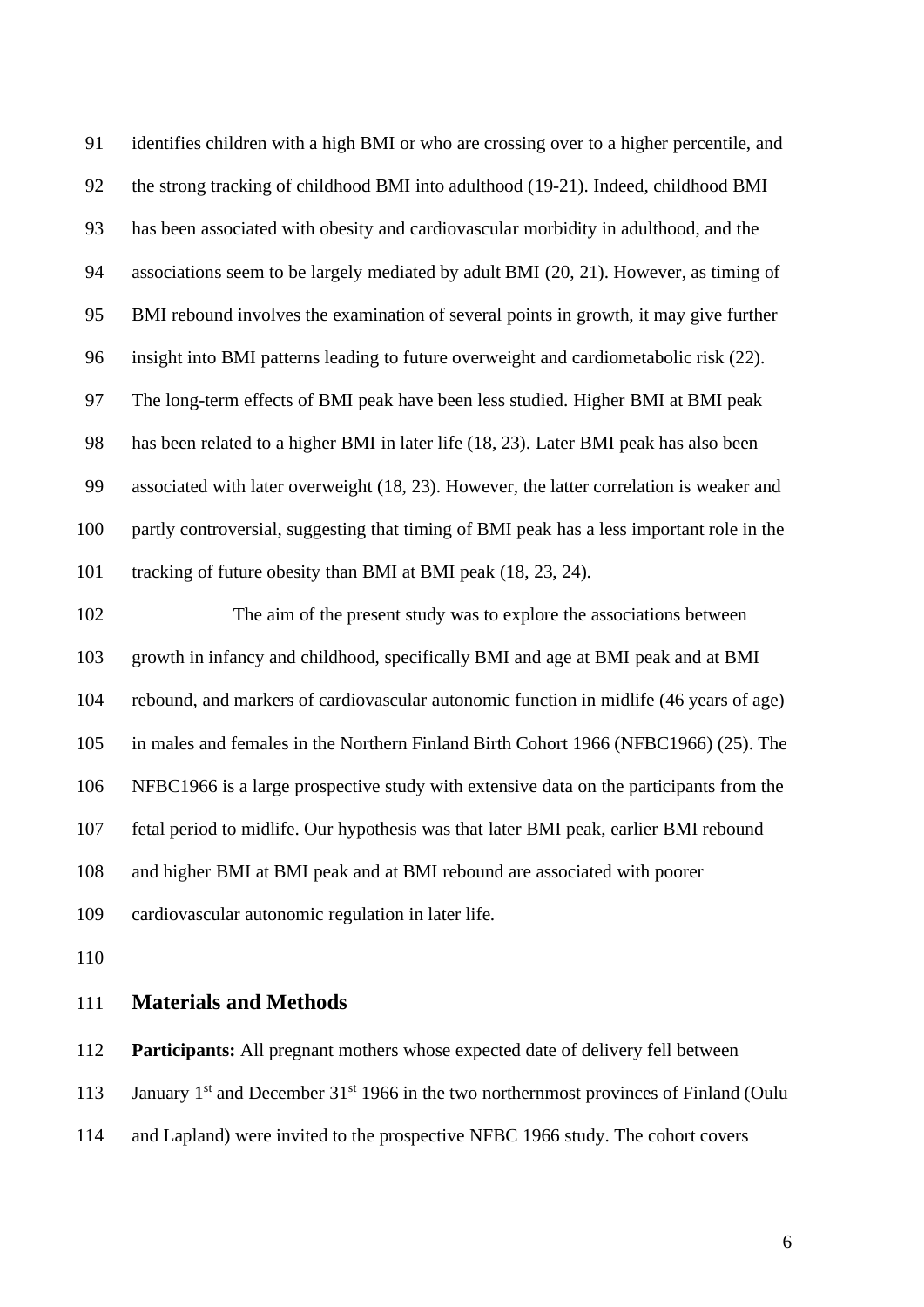115 96.3% of all births in 1966 in this area ( $n = 12,058$  live births). Starting from their mothers' recruitment during their first visit to maternity health centers on average on the 16<sup>th</sup> gestational week, data has been collected on the participants' growth, health, life style and socioeconomic status until middle age. The study has been conducted according to the Declaration of Helsinki and approved by the Ethical Committee of the Northern Ostrobothnia Hospital District in Oulu, Finland. The participants have provided their written informed consent for the study.

 **Birth and maternal variables:** Birth and maternal variables that were considered in the analyses as possible confounding factors include birth weight, gestational age, paternal (maternal if mother was single) socioeconomic status, mother's age at delivery, pre-pregnancy weight, height, parity and maternal smoking during pregnancy. Paternal 126 socioeconomic status (high, middle, low, farmer), parity (1, 2–3 and  $\geq$ 4) and maternal smoking status (smoking ≥1 cigarette/day after 2nd month of pregnancy) were categorized using cutoffs adapted from Järvelin et al. 2004 (25).

 **Growth variables:** The growth modelling methods used in this study have been described in detail elsewhere (18). Briefly, BMI at various ages was calculated from frequent anthropometric measurements during infancy and childhood collected from child welfare clinical records. The average of 22 height and weight measurements per person were collected from 0 years until adulthood. Growth variables were derived from 134 random effect models fitted at 0-1.5 years (n=3,265) and >1.5-13 years (n=4,121).

 **Protocol at age of 46:** A postal questionnaire-based data collection on the participant's health status and life style was conducted in 2012-2014 (response rate 66%, n=6 825). Smoking status, alcohol consumption, total sitting time during waking hours, nocturnal items of Athens Insomnia Scale (26) and physical activity were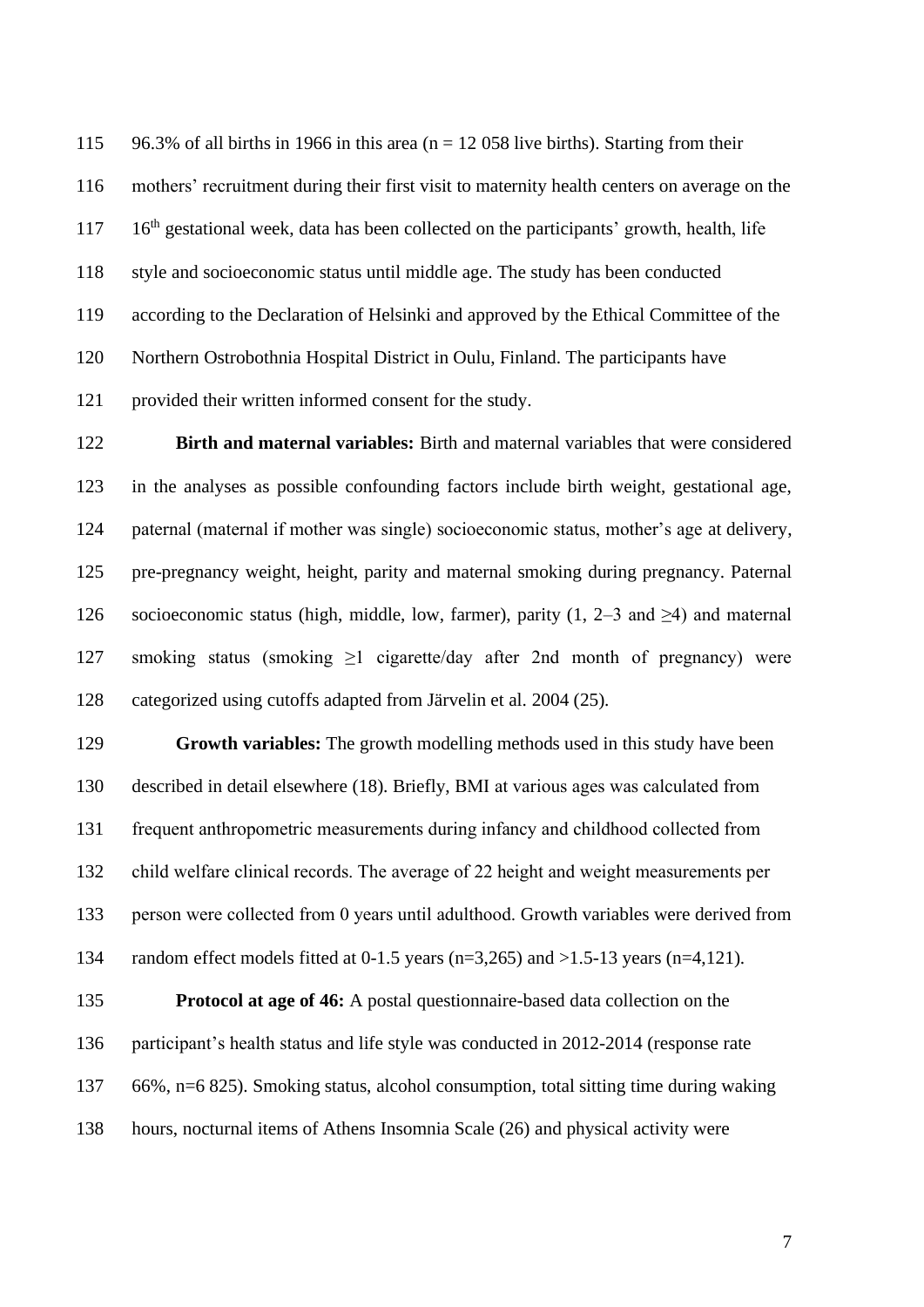inquired. Participants were invited to clinical examinations at the Center for Life Course Health Research (University of Oulu) with three laboratory units (Oulu, Southern and Northern Finland). A total of 5 861 (57%) participants participated in clinical examinations between April 2012 and March 2014. The participants entered the laboratory between 7:00 and 11:00 a.m. after an overnight fasting period (12 hours). Participants were instructed to avoid smoking and drinking coffee during the examination day. Venous blood samples were drawn from an antecubital vein for the analysis of glycemic and lipid status. Serum glucose, total cholesterol, high-density lipoprotein and low-density lipoprotein cholesterol, triglycerides and glycated hemoglobin were analyzed as previously described (27). Systolic (SBP) and diastolic blood pressure (DBP) were measured three times in 1-minute periods (the two lowest systolic values and the corresponding diastolic values averaged) with an automated sphygmomanometer (Omron M10, Omron Healthcare, Kyoto, Japan) in a seated position from the right arm after 15 minutes of rest. After various measurements, including anthropometry, the participants had a light meal 60-90 min before the assessments of cardiovascular autonomic function.

 **Measurement and analysis of cardiovascular autonomic function:** The protocol and analyses have been described elsewhere in detail (27). Briefly, the participant sat on a chair for instrumentation and review of the protocol. A heart rate (HR) monitor (RS800CX, Polar Electro Oy, Kempele, Finland) was used to record R-R intervals with an accuracy of 1 ms. In about half of the participants (Oulu laboratory unit only) spontaneous BRS was also assessed. Standard lead-II electrocardiography (ECG) (Cardiolife, Nihon Kohden, Tokyo, Japan), breathing frequency (MLT415/D, Nasal Temperature Probe, ADInstruments, Bella Vista, New South Wales, Australia),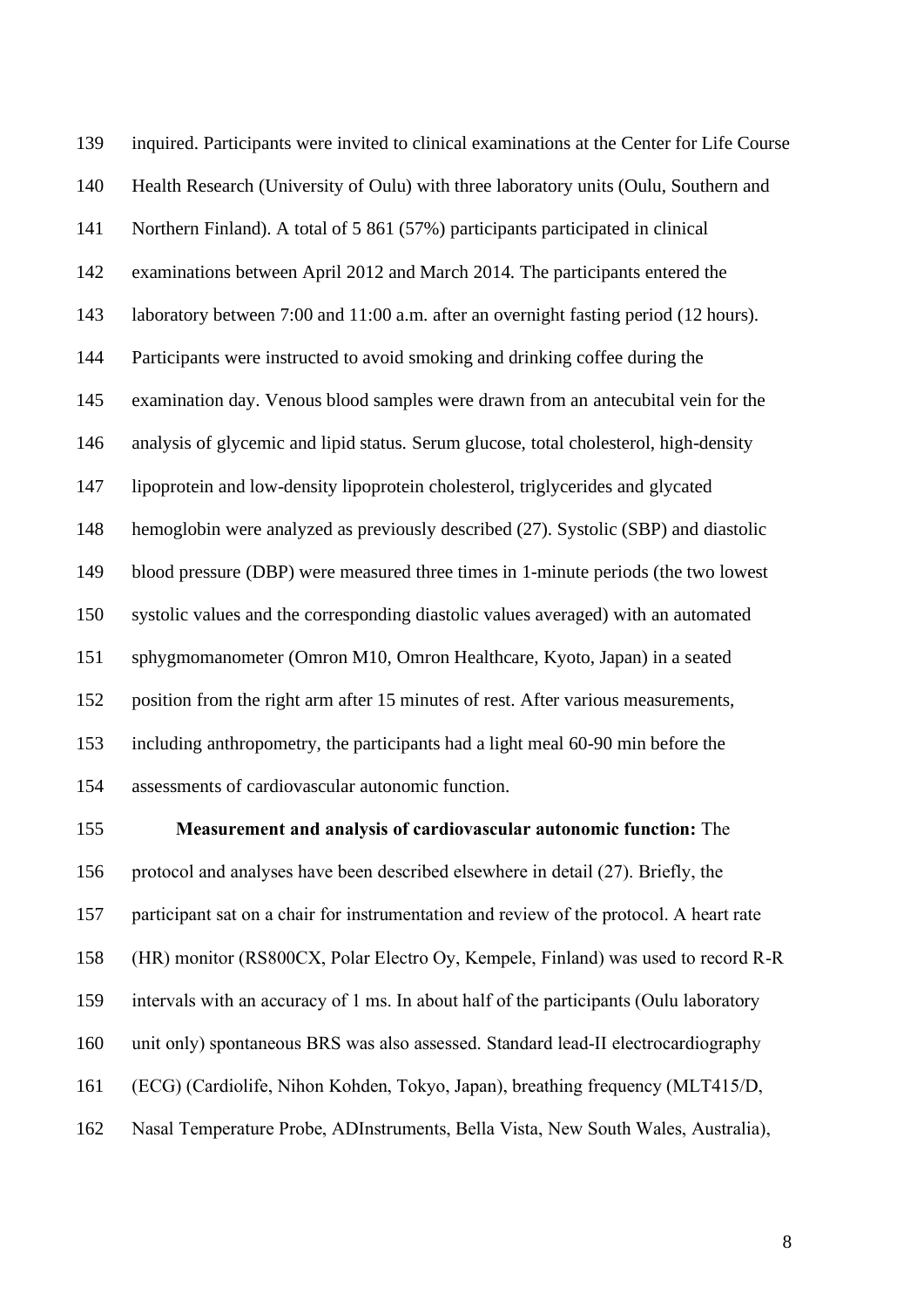| 163 | and blood pressure by finger plethysmography (Nexfin, BMEYE Medical Systems,                                           |
|-----|------------------------------------------------------------------------------------------------------------------------|
| 164 | Amsterdam, the Netherlands) were recorded during the protocol with a sampling                                          |
| 165 | frequency of 1,000 Hz (PowerLab 8/35, ADInstruments). After 3 min recording in a                                       |
| 166 | seated position, the participant stood up and remained still in a standing position for 3                              |
| 167 | min while breathing spontaneously. The first 150 s of recording in seated position and                                 |
| 168 | the last 150 s in standing position were analyzed. A total of 5 679 participants attended                              |
| 169 | R-R interval recordings of whom 5 473 (96%) had eligible HRV data for both phases of                                   |
| 170 | the protocol (seated and standing). Mean HR, root mean square of successive                                            |
| 171 | differences in R-R intervals (rMSSD, ms), spectral power densities (fast Fourier                                       |
| 172 | transform, length 512 beats) at low (LF, $0.04$ -0.15 Hz, ms <sup>2</sup> ) and high frequency (HF,                    |
| 173 | 0.15–0.40 Hz, ms <sup>2</sup> ) components of HRV, and their ratio (LF/HF) were analyzed (28).                         |
| 174 | For the BRS analysis, a fast Fourier transform (Welch method, segments of 128 samples                                  |
| 175 | with 50% overlap, length 1024 samples) was performed to analyze the LF power of R-R                                    |
| 176 | interval and SBP oscillations (LF $\text{ms}^2$ , LF <sub>SBP</sub> mmHg <sup>2</sup> ) for subsequent analysis of BRS |
| 177 | by the alpha method if sufficient coherence $(\geq 0.5)$ between LF oscillations in R-R                                |
| 178 | interval and SBP was verified (29, 30). Out of 2 726 recordings, BRS was successfully                                  |
| 179 | calculated for 2 641 participants in the seated position and 2 617 while they were                                     |
| 180 | standing. We focused on assessment of autonomic function in a standing position based                                  |
| 181 | on previous findings suggesting that LF/HF ratio and LF <sub>SBP</sub> would estimate sympathetic                      |
| 182 | modulation during sympathetic stimulus by upright position (31).                                                       |
| 183 | Inclusions/Exclusions: All participants with early growth and HRV or BRS data                                          |
| 184 | were included in the analyses. BRS and LF <sub>SBP</sub> were available for 1243 participants with                     |
|     |                                                                                                                        |

BMI peak data and 1524 participants with BMI rebound data, and HRV for 2137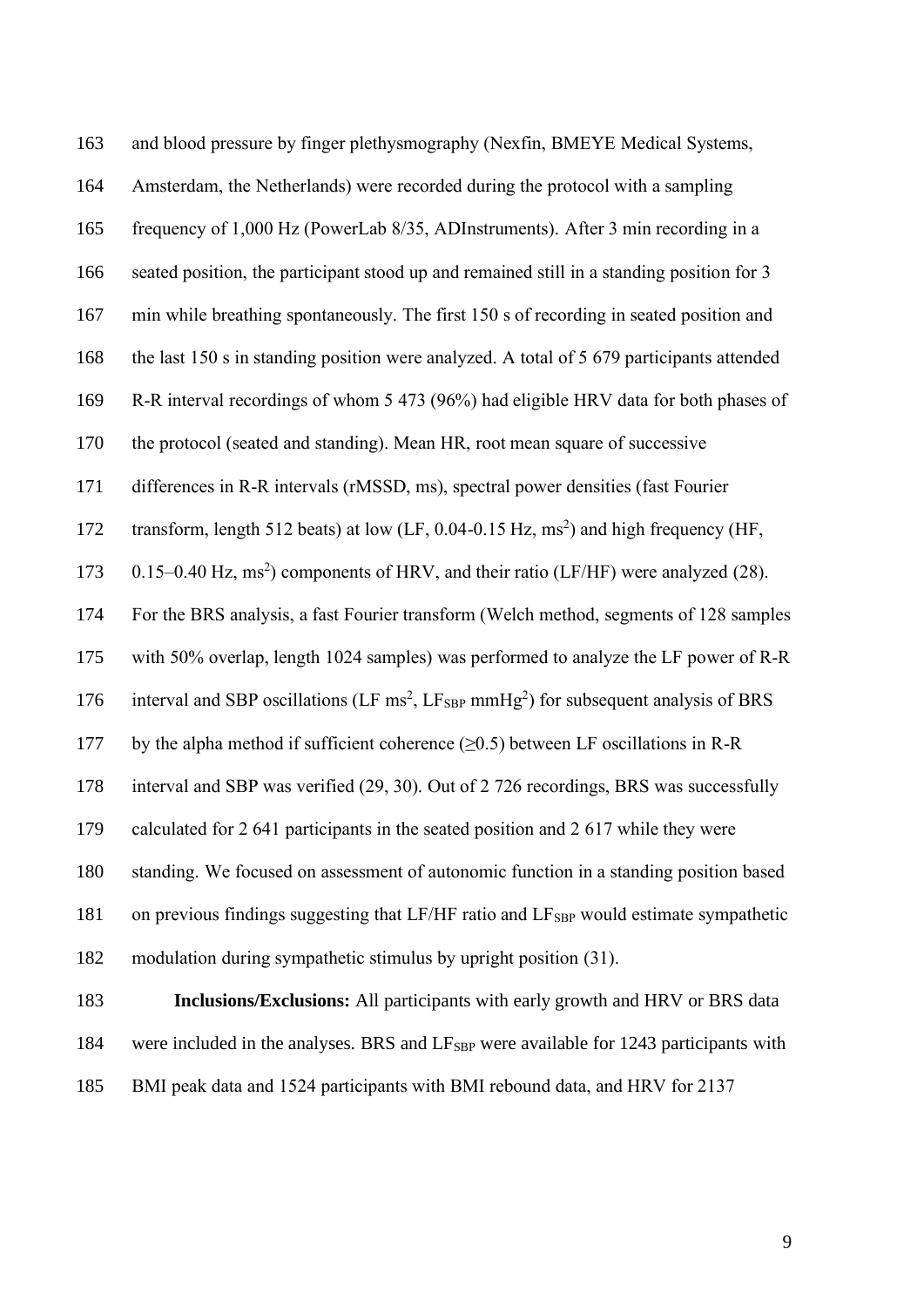participants with BMI peak data and 2688 participants with BMI rebound data. (Figure 1).

### **Statistical analyses**

The data were analyzed using SPSS software (IBM SPSS Statistics 24, IBM Corp., New

York, USA). A p-value <0.05 was considered as statistically significant. The

distributions of the dependent variables were assessed by analyzing the skewness of the

data and by visual inspection of histograms. In the case of skewed distribution (BMI at

193 BMI peak and at BMI rebound, LF, HF, LF/HF, rMSSD, BRS, LF<sub>SBP</sub>), variables were

transformed into natural logarithm (ln). These transformed variables were visually

verified for normality (Gaussian distribution). Two-tailed t-test for independent samples

was performed to compare men and women. Gender-interactions in the associations

between early growth variables and cardiovascular autonomic function were tested by

ANCOVA (gender\*early growth variable [in tertiles]). Univariate linear regression

 models were used to assess the relationships between early growth variables and adult 200 cardiovascular autonomic function (HR, LF, HF, LF/HF, rMSSD, BRS, LF<sub>SBP</sub> measured

in seated and standing positions).

 All significant associations between early growth variables and cardiovascular autonomic function in univariate analysis were further adjusted for potential confounders in multiple linear regression models. First for birth (gender, birth weight, gestational age) and maternal factors (socioeconomics, age, height, weight, 206 smoking after  $2<sup>nd</sup>$  month of pregnancy and parity), and, subsequently, also for continuous adult anthropometric (weight, height and waist-hip ratio) and cardiometabolic variables (HR, SBP, DBP, glycated hemoglobin, total cholesterol, high density cholesterol and triglycerides) as well as adult life style variables (smoking,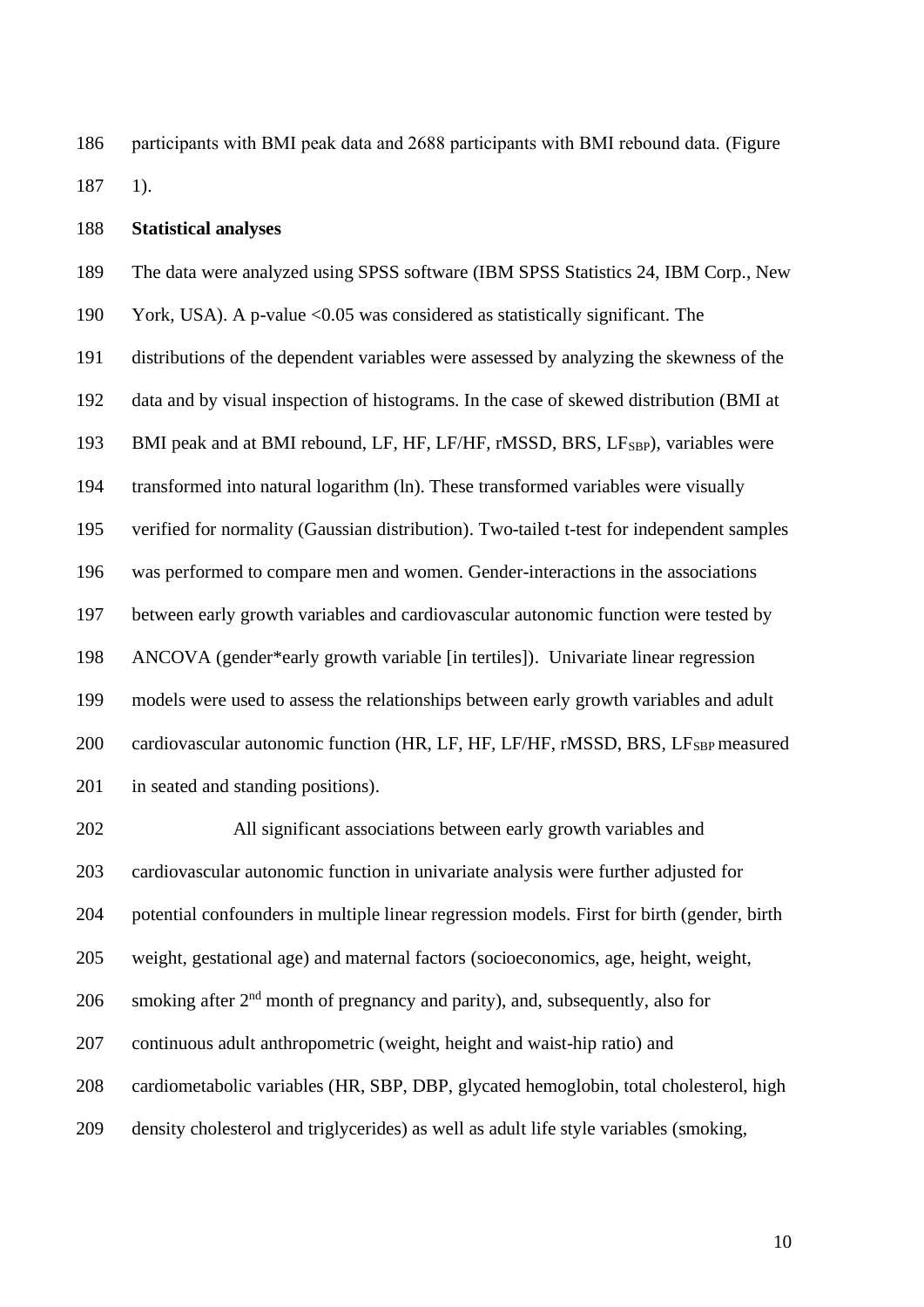| 210 | sitting time, alcohol consumption, Athens insomnia scale and physical activity). Finally,      |
|-----|------------------------------------------------------------------------------------------------|
| 211 | the significant univariate associations were further adjusted for diabetes based on            |
| 212 | previous or new diagnosis according to the criteria issued by the World Health                 |
| 213 | Organization (fasting plasma glucose $\geq$ 7.0 mmol/l or 2-hour glucose $\geq$ 11.1 mmol/l in |
| 214 | oral glucose test or glycated hemoglobin $\geq 6.5\%$ (32), cardiac and respiratory disease,   |
| 215 | and antihypertensive medication. Variables were continuous where applicable. No                |
| 216 | significant collinearity between the independent variables was present (variance               |
| 217 | inflation factor <5 for all independent variables in the final models). Second degree          |
| 218 | polynomial terms were added for maternal age, height and weight to account for their           |
| 219 | nonlinear relationships with dependent variables. Among the included participants,             |
| 220 | there were some missing data in independent variables and covariates. We used                  |
| 221 | maximum available participant-approach and the variation in the number of participants         |
| 222 | in specific analyses are noted in the results.                                                 |

# **Results**

# **Characteristics of the study population**

 Table 1 describes the growth parameters, cardiometabolic profile and measures of cardiovascular autonomic modulation of the study population and their distribution by sex. Some sex differences were observed. Males were born larger and heavier than females and their BMI at BMI peak and at BMI rebound was significantly higher than in females. The timing of BMI rebound was earlier in females than in males. At 46 years of age males had a more disadvantageous cardiometabolic profile than females. Regarding measures of cardiovascular autonomic modulation, males had higher values 233 of LF, LF/HF ratio and LF<sub>SBP</sub>. HF and rMSSD values were similar for males and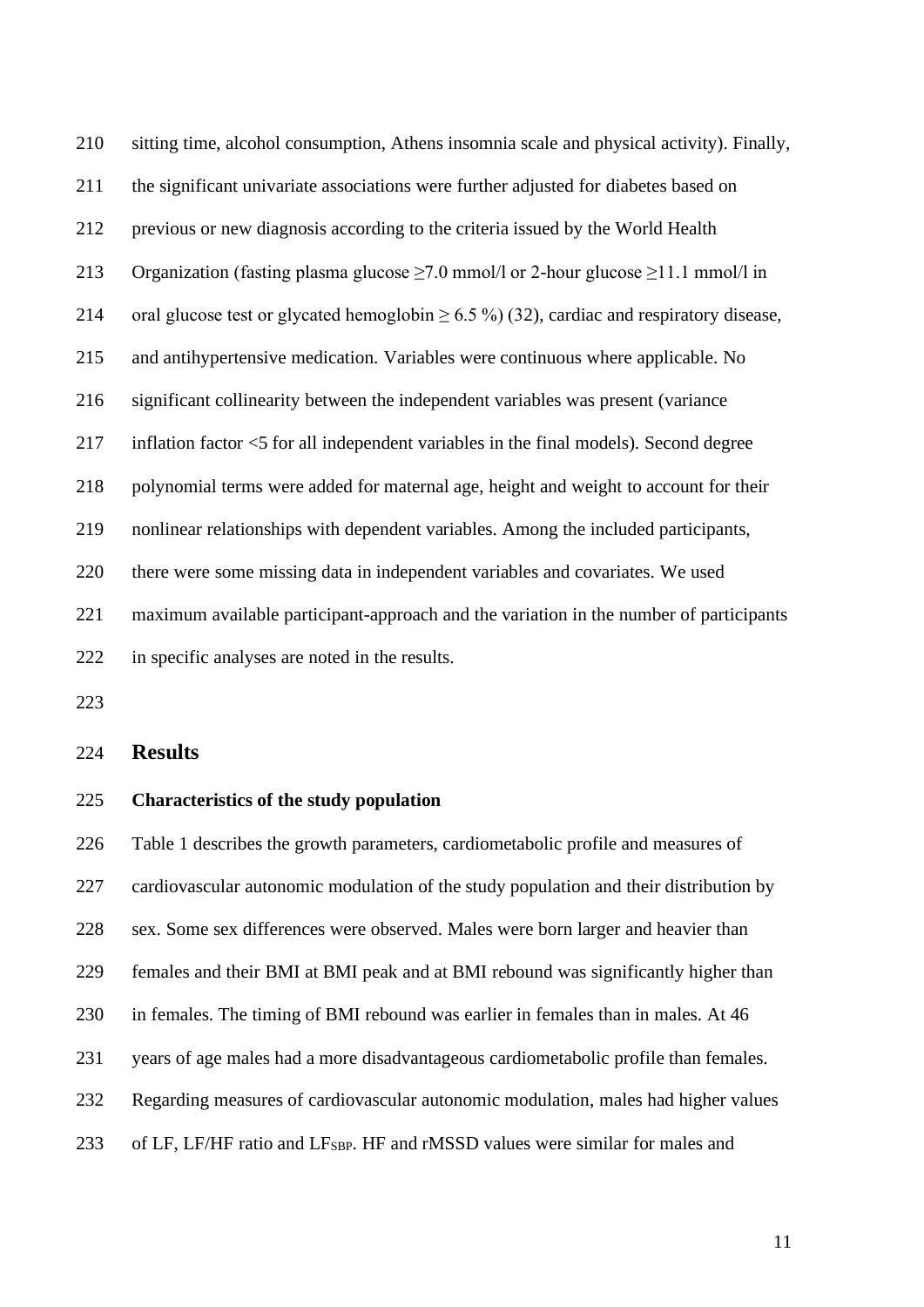females. BRS values were higher in males. Heart diseases were more common in males, and females were more frequently on antihypertensive medication.

 Table 2 shows the correlations between early growth measures. Birth weight was moderately positively associated with BMI at BMI peak and at BMI rebound. Birth weight was inversely associated with age at BMI peak and at BMI rebound; though these associations were weak. Ages at BMI peak and BMI rebound were not correlated. Age at BMI peak was weakly associated with BMI at the same time, whereas its correlation to BMI at BMI rebound was slightly stronger. Age at BMI rebound had a moderate to strong inverse correlation with BMI at rebound. BMI at BMI peak and at BMI rebound were strongly positively correlated. **Early growth and adult cardiovascular autonomic function** No gender interactions in the associations between early growth and later cardiovascular autonomic modulation were observed. Table 3 reports the statistically significant associations between early growth and adult markers of cardiovascular autonomic modulation measured in a standing position. For the associations between early growth and HR, also non-significant correlations are shown. None of the early growth variables were associated with adult rMSSD or LF. Adjustment for birth and maternal factors are

shown in Table 3. Further adjustment for adult anthropometrics, lifestyle and

cardiometabolic risk and morbidity are shown in Table 4. Partly corresponding results

were seen in associations between early growth and adult cardiovascular autonomic

function measured in a seated position, though less associations were observed (data not

shown).

*Infant BMI growth*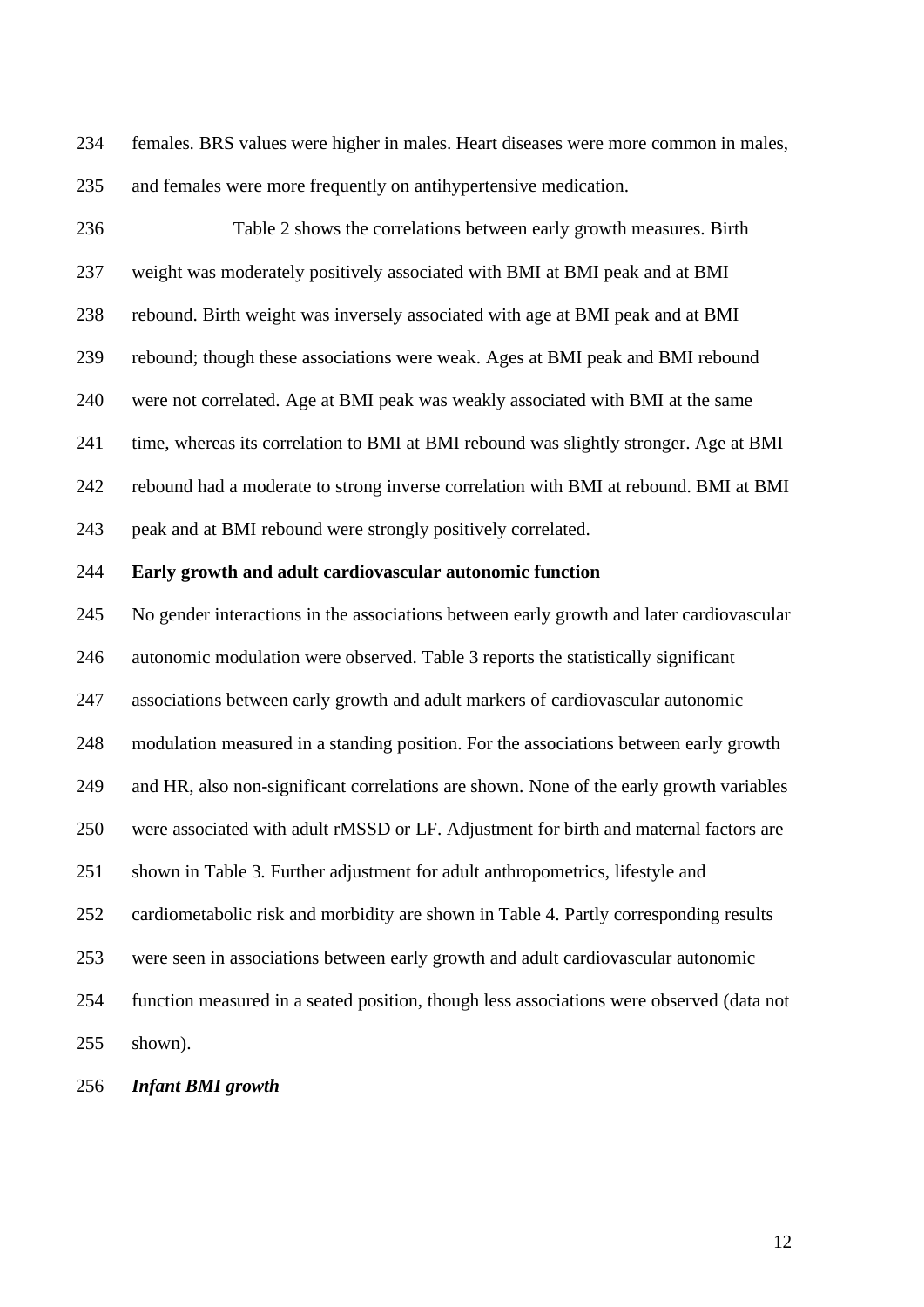Age at BMI peak was not related to measures of cardiovascular autonomic modulation in adulthood. Higher BMI at BMI peak was associated with lower HF and higher LF/HF ratio. These associations remained statistically significant after all adjustments. (Table 3, Table 4).

#### *Childhood BMI growth*

262 Univariate analysis showed that earlier BMI rebound correlated with higher  $LF_{SBP}$  and lower BRS (Table 3). Both of these associations remained statistically significant after adjustments for birth and maternal variables, and the association between age at BMI 265 rebound and  $LF_{SBP}$  even after further adjustment for adult variables (Table 3, Table 4). We also observed insignificant tendencies in the associations between age at BMI rebound and HF (standardized beta (Beta)=0.037, unstandardized beta (B)=0.05 [-0.001, 0.1], p=0.056) and LF/HF ratio (Beta=-0.033, B=-0.03 [-0.07, 0.005], p=0.089). The relationship between age at BMI rebound and HF attenuated after adjustment for maternal and birth variables. The association between timing of BMI rebound and 271 LF/HF ratio was independent of birth and maternal as well as adult factors ( $R^2$ =0.159, Beta=-0.074, B=-0.07 [-0.1, -0.03], p=0.001 in final multivariate model). HR was not associated with timing of BMI rebound. BMI at BMI rebound was directly associated with LF/HF ratio and inversely associated with HF and HR (Table 3). All of these correlations remained statistically significant after adjustments for all confounders 276 (Table 3, Table 4). BMI at BMI rebound tended to associate with  $LF_{SBP}$  (Beta=0.050, B=0.6 [-0.004, 1.2], p=0.052), and this association was not explained by birth and 278 maternal and adult factors  $(R^2=0.101, Beta=0.086, B=1.0 [0.3, 1.7], p=0.006$  in final multivariate model).

**Discussion**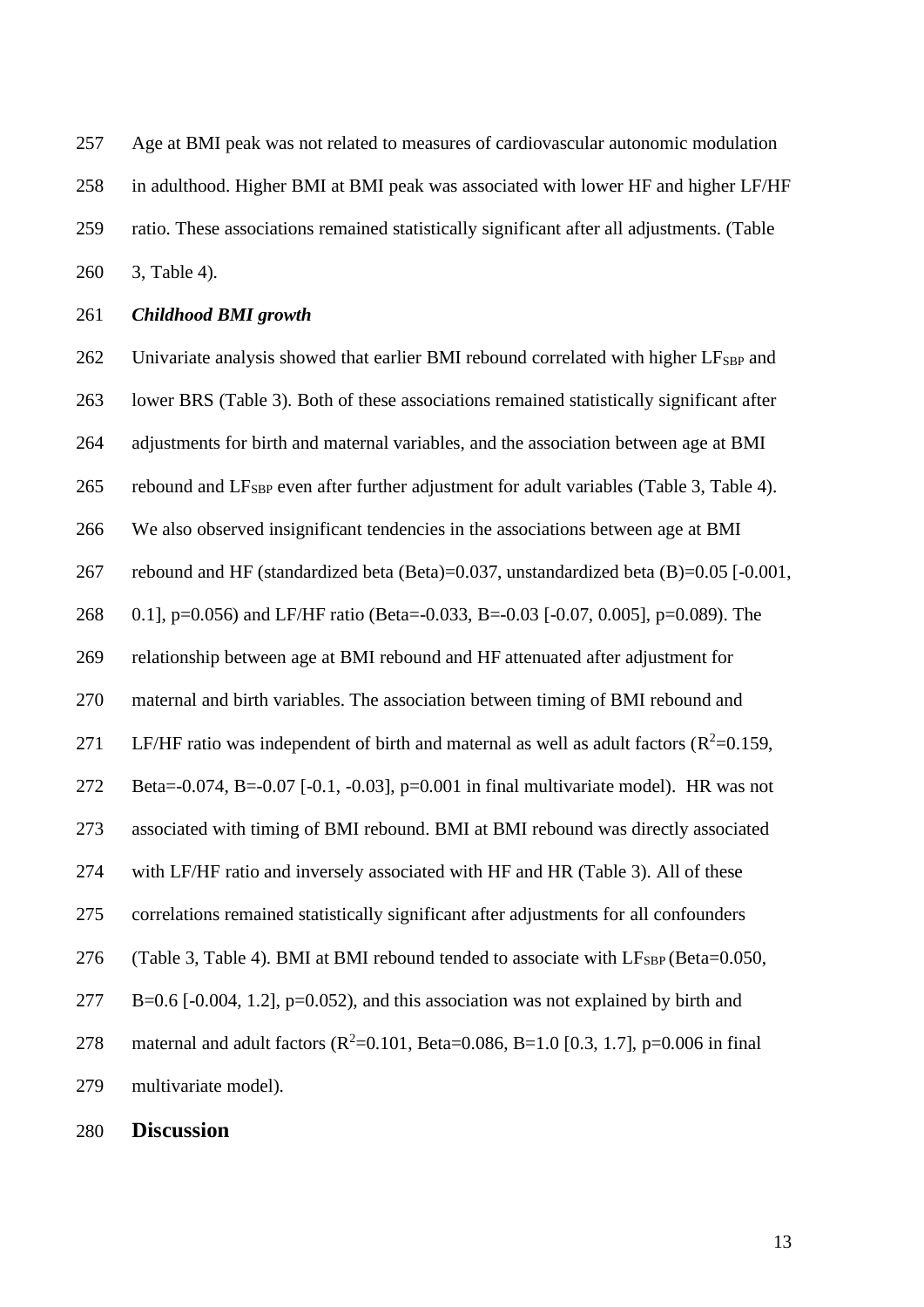Our main findings were that timing of BMI rebound and BMI in infancy and childhood were associated with markers of cardiovascular autonomic regulation in adulthood. 283 Earlier BMI rebound was independently related to higher values of  $LF_{SBP}$  and lower BRS suggesting that lower age at BMI rebound is associated with deteriorated cardiovascular autonomic regulation in adulthood. BMI at infant BMI peak and at childhood BMI rebound were inversely associated with HF and directly with LF/HF indicating that higher BMI in infancy and childhood is related to reduced vagal cardiovascular modulation and shift of the sympatho-vagal balance towards sympathetic predominance. These findings support our hypothesis that earlier age at BMI rebound and higher infant and childhood BMI are associated with poorer cardiovascular autonomic modulation in adults. No associations between age at BMI peak and later autonomic regulation were observed.

 Previous studies have suggested that childhood obesity disturbs the normal maturation of cardiovascular autonomic regulation (1-8). However, most of these studies are case control studies with relatively small sample sizes and therefore larger studies in a longitudinal setting are needed. Also, most studies have used BMI at fixed ages as a predictor, which does not take into account the heterogeneity in the developmental patterns of infancy and childhood. In our study, frequent anthropometric measurements in infancy and childhood enabled modeling of individual growth trajectories. From the growth trajectories, we derived points in infant and childhood growth, BMI peak and BMI rebound, which have been related to future overweight and obesity (14, 16-18, 23, 24). Our study is the first to explore associations between childhood BMI growth patterns and cardiovascular autonomic modulation in adulthood.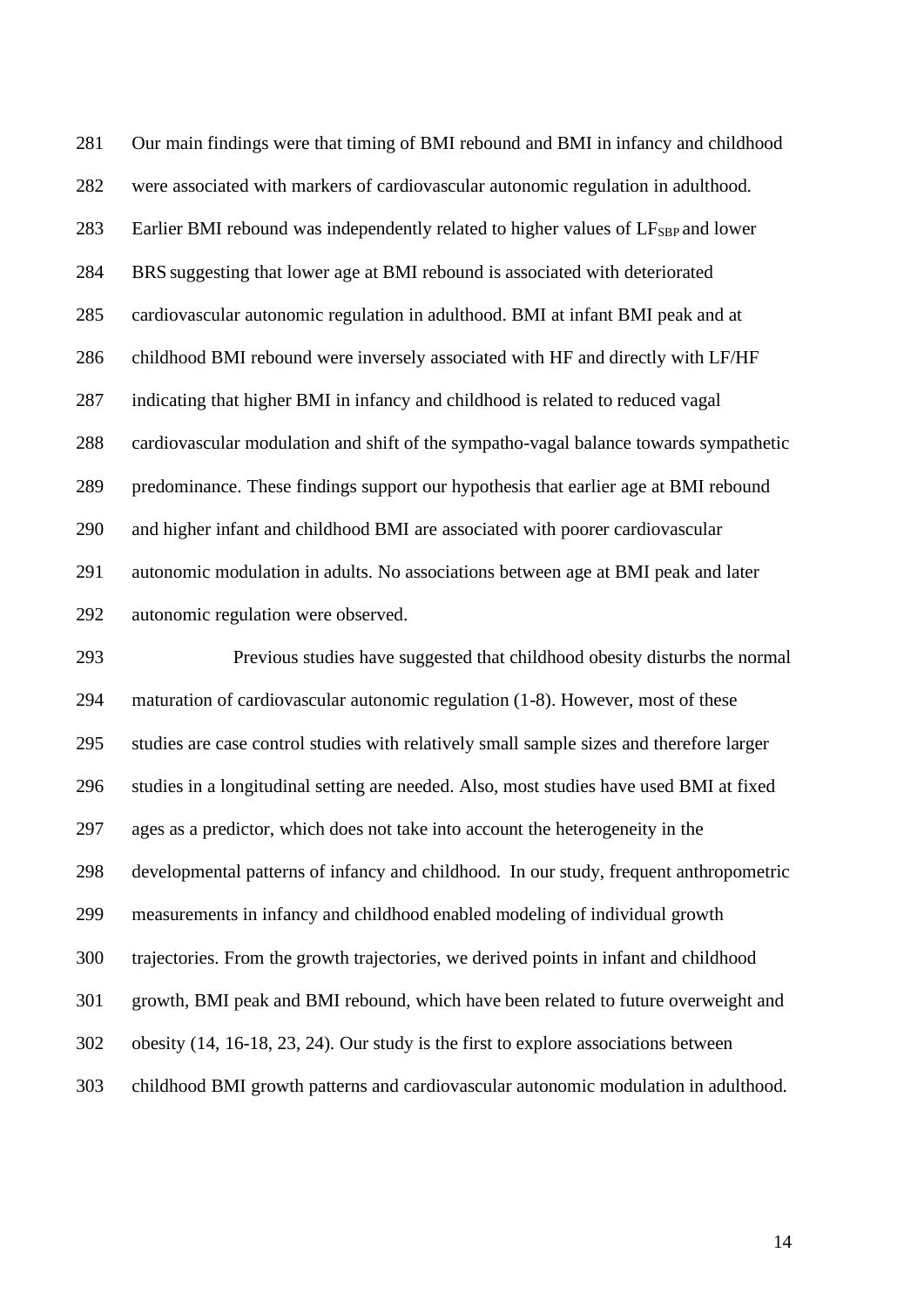BMI rebound seems to be an interesting period in childhood growth. Early BMI rebound has been shown to reflect increased weight gain in childhood with the weight gain being essentially due to accumulation of body fat rather than lean mass (33, 34). Accumulation of fat mass has been related to alterations in adipose tissue function in early childhood (35). Together the excess fat, adipose tissue dysfunction and other obesity related changes cause the development of vascular changes already in childhood (36-38). Timing of BMI rebound considers several BMI measurements of infancy and childhood, giving insight into early developmental patterns. A recent large study showed that early childhood is indeed a critical age for development of sustained obesity and that an increase in the BMI standard-deviation score between ages 2 and 6 years is the most powerful predictor of adolescence obesity. Thus, it seems that patterns of BMI growth in early childhood, rather than the absolute BMI, may be important in identifying children with future cardiometabolic risk. (39) However, also absolute BMI values in childhood may be associated with future cardiometabolic outcome as obesity tends to persist into adulthood from as early as 3 years of age. (39) Our results show that early BMI rebound was associated with higher level in a marker considered to 320 describe peripheral sympathetic modulation  $(LF_{SBP})$  (40) and we also observed a similar tendency regarding sympatho-vagal balance (LF/HF) (28, 40). Early BMI rebound was also associated with reduced vagal modulation. Similar features in markers of adult cardiovascular autonomic modulation were observed in children and even infants with higher BMI. Higher BMI at rebound (on average at 5.7 years) and at BMI peak (on average at 9 months of age) in childhood were related to lower parasympathetic cardiovascular regulation and sympathetic predominance in adulthood. These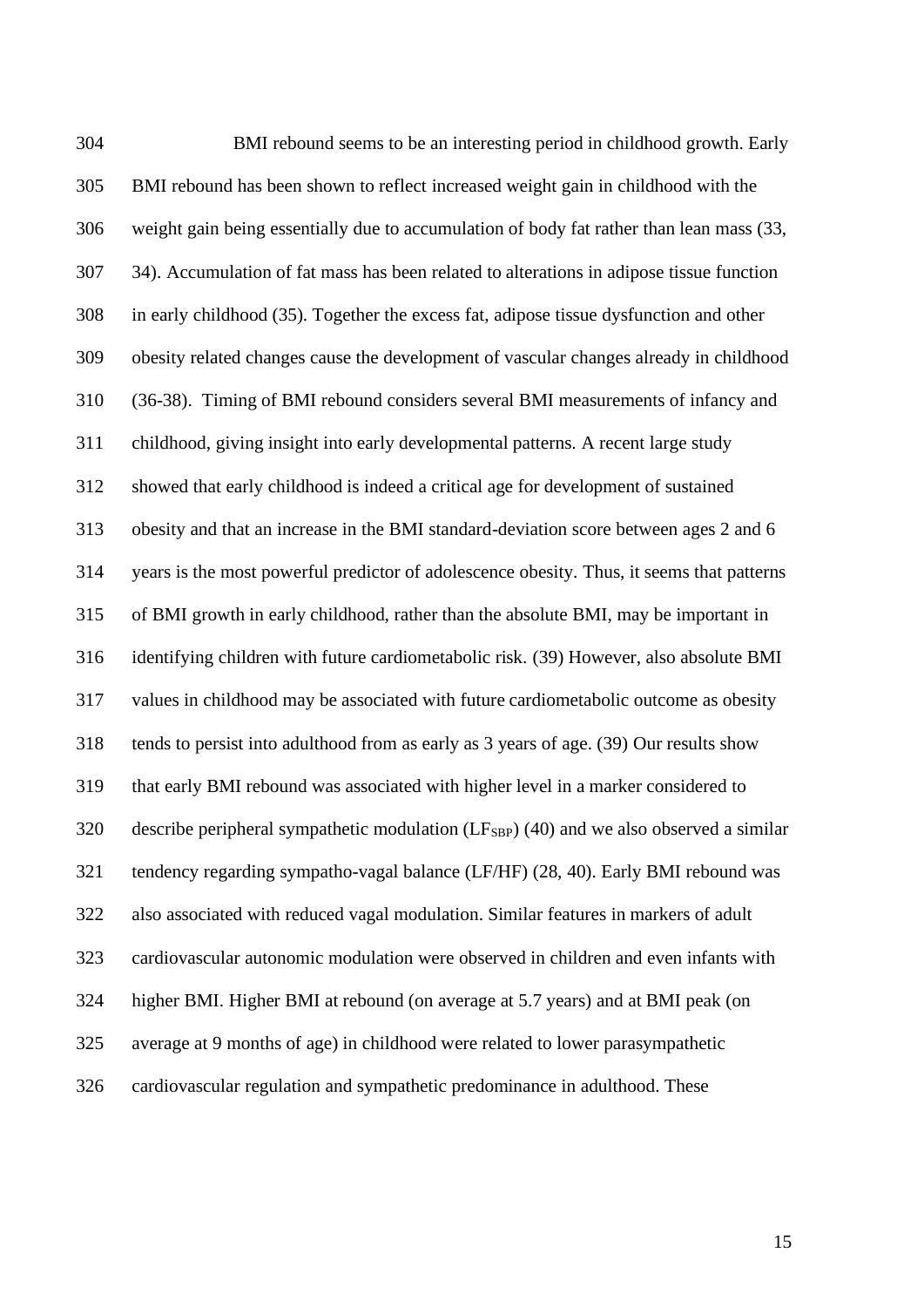associations were not attenuated by adjustment for birth and maternal factors or adult cardiometabolic factors and lifestyle.

 The alterations in adult HRV that we observed with earlier BMI rebound and higher infant and childhood BMI are similar to HRV alterations previously reported in children with obesity (1-8). This suggests that alterations in the maturation of cardiovascular autonomic function related to obesity may affect cardiovascular autonomic modulation in adulthood. Childhood BMI has a strong tendency to track into adulthood and the association between childhood obesity and adult cardiovascular morbidity seems to be in large part mediated by high adult BMI (20, 21). However, there is evidence of alterations of the cardiovascular system (vascular alterations and changes in the morphology of the heart) related to childhood obesity, which may place children with obesity at predisposition to cardiometabolic diseases (36-38, 41). In our study the associations between early growth and adult cardiovascular autonomic modulation were not attenuated after adjustment for adult weight status, suggesting that childhood growth patterns may contribute to later cardiovascular autonomic modulation even independently of the strong tracking of BMI into adulthood.

 In a previous study, we found that mothers' overweight prior to pregnancy, excess gestational weight gain and birth weight are associated with cardiovascular autonomic regulation in adulthood (27). Maternal overweight prior to pregnancy has also been shown to be associated with adverse childhood growth patterns, e.g., early adiposity rebound (42, 43). Based on these previous observations it could be speculated that prenatal influences may also have contributed to our present findings concerning the relationship between infant and childhood BMI growth patterns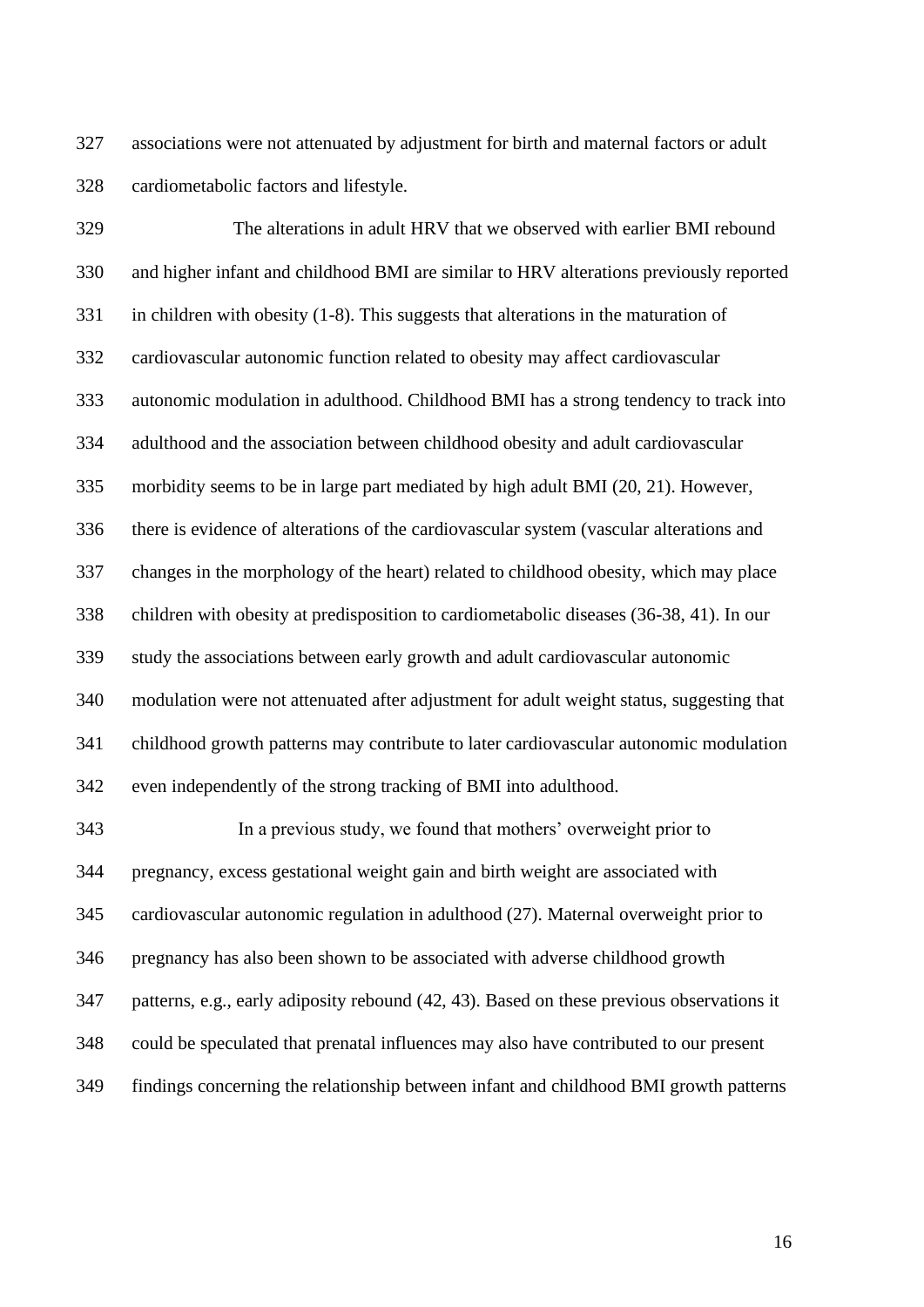and adult cardiovascular autonomic regulation. These notions emphasize the importance of maternal and childhood weight development and control.

 Many factors have been shown to influence cardiovascular autonomic modulation including cardiometabolic risk factors and lifestyle. However, these factors explain surprisingly little of the inter-individual variance in cardiovascular autonomic function. (44, 45) In our study childhood BMI growth patterns remained significant determinants of cardiovascular autonomic regulation in adulthood. However, relatively low  $\mathbb{R}^2$  levels in the final models suggest that even if birth and maternal factors, early growth as well as adult cardiometabolic profile and lifestyle are combined together, they only partly explain cardiovascular autonomic regulation in adulthood suggesting a contribution of genetic and still unknown factors.

#### **Study strengths and limitations**

 The present study is unique in that it has the longest follow-up from early pregnancy until middle age ever reported on these measures. Large general population sample, longitudinal setting and comprehensive high-quality data on the study participants ensure quality of reported results. However, there are also some limitations. Our study sample did not fully represent the whole NFBC 1966, which should be taken into account when interpreting the results. The recordings for R-R interval and blood pressure data were relatively short. Cardiovascular autonomic function is affected by, e.g., the time from the previous meal, which although controlled, was relatively short in the present study. Nicotine and caffeine withdrawal may also have affected the measures of cardiac autonomic function. Also, spontaneous breathing may confound the spectral analysis of cardiovascular oscillations. The role of LF/HF ratio and LF<sub>SBP</sub> as markers of sympathetic autonomic regulation is less well established when measured at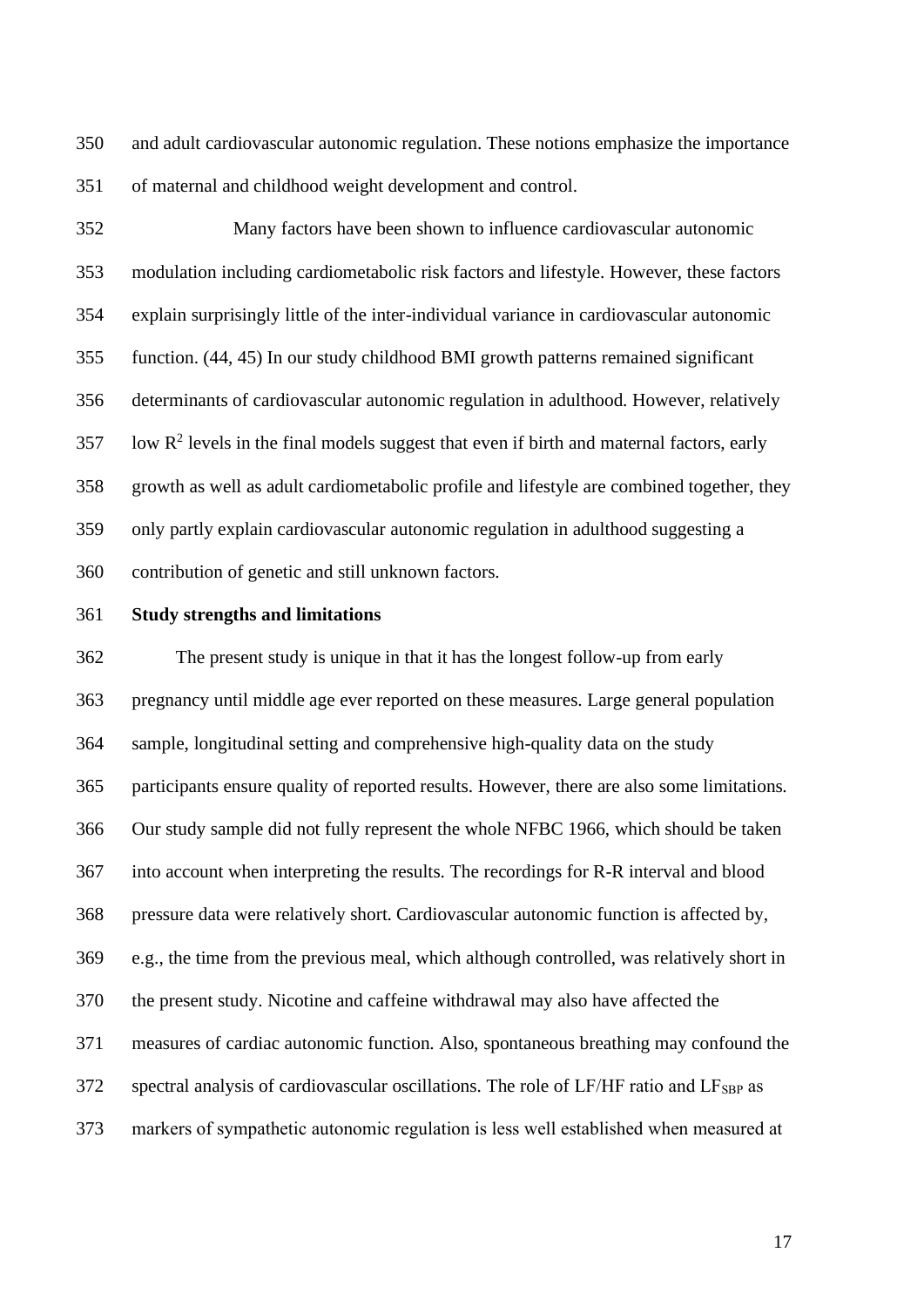| 374 | rest or exercise (46, 47). However, we used the measurements obtained in standing    |
|-----|--------------------------------------------------------------------------------------|
| 375 | position as they better reflect sympathetic autonomic modulation.                    |
| 376 |                                                                                      |
| 377 | <b>Conclusions</b>                                                                   |
| 378 | Our study provides novel information on an association between timing of BMI         |
| 379 | rebound, early childhood BMI and cardiovascular autonomic regulation in adulthood    |
| 380 | suggesting that early effects in the maturation of cardiovascular autonomic function |
| 381 | may reflect into adulthood.                                                          |
| 382 |                                                                                      |
| 383 | <b>Acknowledgements</b>                                                              |
| 384 | We thank the late professor Paula Rantakallio (launch of NFBC1966), the participants |
| 385 | in the 46 years study and the NFBC project center.                                   |
| 386 |                                                                                      |

# **Competing interests**

The authors have no conflicts of interest to disclose.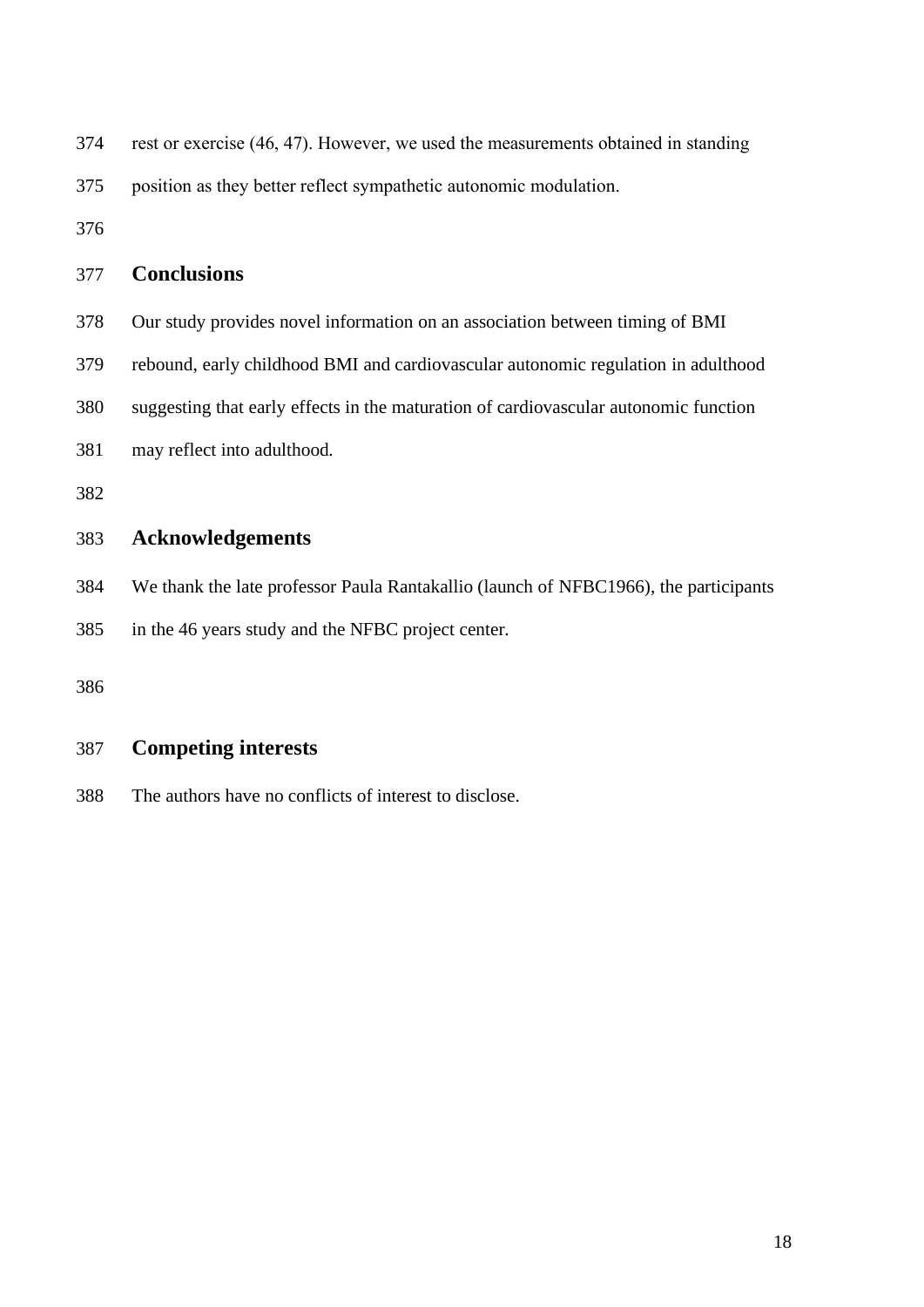# **References**

- 1. Taşçılar ME, Yokuşoğlu M, Boyraz M, Baysan O, Köz C, Dündaröz R. Cardiac
- autonomic functions in obese children. J Clin Res Pediatr Endocrinol 2011; 3:60–64.
- 2. Kaufman CL, Kaiser DR, Steinberger J, Dengel DR. Relationships between heart
- rate variability, vascular function, and adiposity in children. Clin Auton Res 2007;
- 17:165–171.
- 3. Birch SL, Duncan MJ, Franklin C. Overweight and reduced heart rate variability in British children: an exploratory study. Prev Med 2012; 55:430–32.
- 4. Zhou Y, Xie G, Wang J, Yang S. Cardiovascular risk factors significantly correlate
- with autonomic nervous system activity in children. Can J Cardiol 2012; 28:477–82.
- 5. Rodríguez-Colón SM, Bixler EO, Li X, Vgontzas AN, Liao D. Obesity is associated
- with impaired cardiac autonomic modulation in children. Int J Pediatr Obes 2011;
- 6:128–34.
- 6. Dangardt F, Volkmann R, Chen Y, Osika W, Marild S, Friberg P. Reduced cardiac
- vagal activity in obese children and adolescents. Clin Physiol Funct Imaging 2011;
- 31:108–13.
- 7. Vanderlei LC, Pastre CM, Freitas IF, Jr, Godoy MF. Analysis of cardiac autonomic modulation in obese and eutrophic children. Clinics 2010; 65:789–92.
- 8. Nagai N, Matsumoto T, Kita H, Moritani T. Autonomic nervous system activity and
- the state and development of obesity in Japanese school children. Obes Res 2003;
- 11:25–32.
- 9. Dekker JM, Crow RS, Folsom AR, Hannan PJ, Liao D, Swenne CA et al. Low heart
- rate variability in a 2-minute rhythm strip predicts risk of coronary heart disease and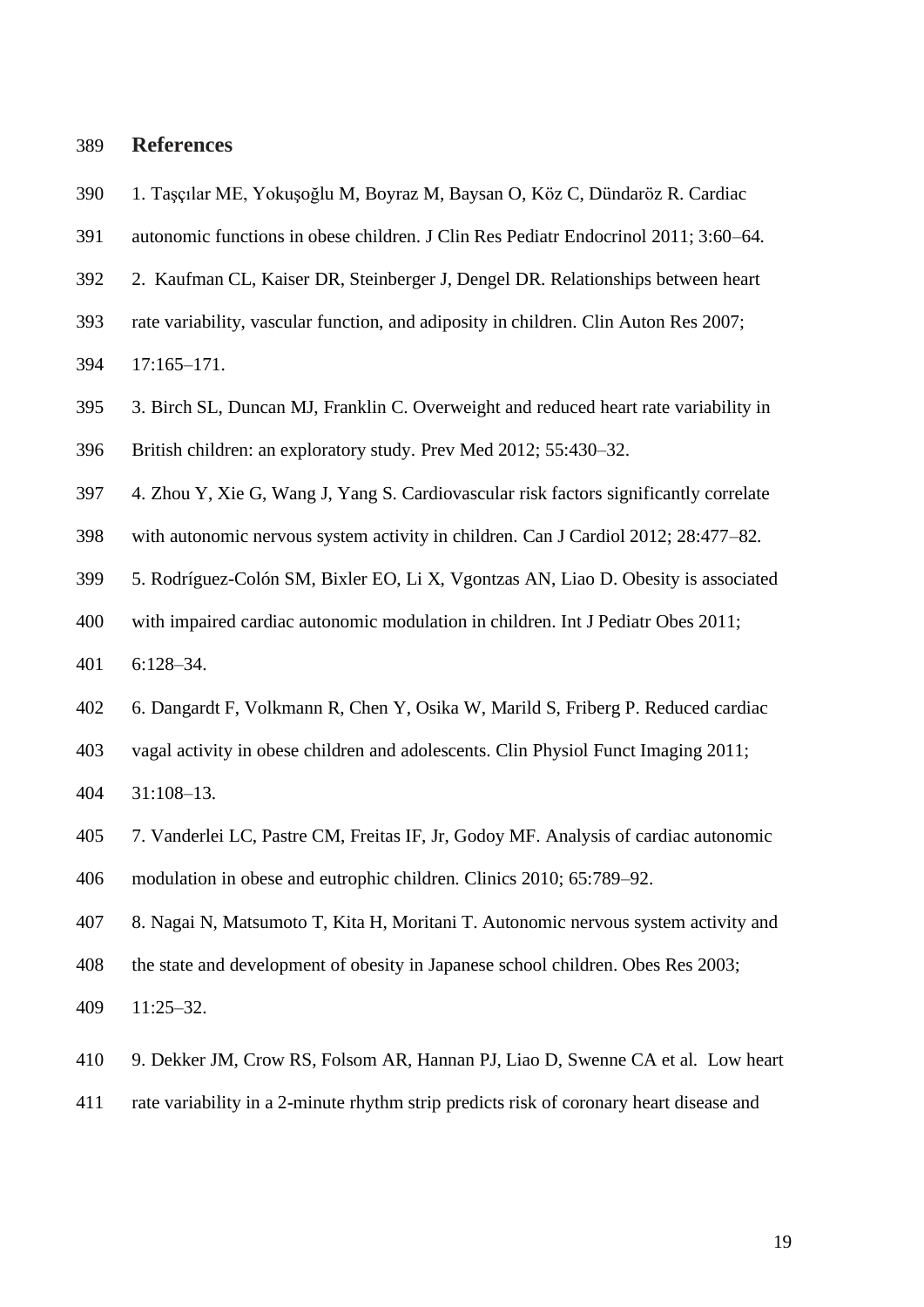- mortality from several causes: the ARIC Study. Atherosclerosis Risk In Communities.
- Circulation 2000; 102(11):1239-44.
- 10. [Liao D,](https://www.ncbi.nlm.nih.gov/pubmed/?term=Liao%20D%5BAuthor%5D&cauthor=true&cauthor_uid=8861461) [Cai J,](https://www.ncbi.nlm.nih.gov/pubmed/?term=Cai%20J%5BAuthor%5D&cauthor=true&cauthor_uid=8861461) [Brancati FL,](https://www.ncbi.nlm.nih.gov/pubmed/?term=Brancati%20FL%5BAuthor%5D&cauthor=true&cauthor_uid=8861461) [Folsom A,](https://www.ncbi.nlm.nih.gov/pubmed/?term=Folsom%20A%5BAuthor%5D&cauthor=true&cauthor_uid=8861461) [Barnes RW,](https://www.ncbi.nlm.nih.gov/pubmed/?term=Barnes%20RW%5BAuthor%5D&cauthor=true&cauthor_uid=8861461) [Tyroler HA,](https://www.ncbi.nlm.nih.gov/pubmed/?term=Tyroler%20HA%5BAuthor%5D&cauthor=true&cauthor_uid=8861461) et al. Association
- of vagal tone with serum insulin, glucose, and diabetes mellitus--The ARIC Study.
- Diabetes Res Clin Pract 1995; 30(3):211-21.
- 11. Tsuji H, Larson MG, Venditti FJ, Manders ES, Evans JC, Feldman CL, et al. Impact
- of reduced heart rate variability on risk for cardiac events. The Framingham Heart
- Study. Circulation 1996; 94:2850-55.
- 12. Kiviniemi AM, Tulppo MP, Hautala AJ, Perkiomaki JS, Ylitalo A, Kesaniemi YA,
- et al. Prognostic significance of impaired baroreflex sensitivity assessed from phase IV
- of the valsalva maneuver in a population-based sample of middle-aged subjects. Am J
- Cardiol 2014; 114:571-76.
- 13. Rolland-Cachera MF, Deheeger M, Bellisle F, Sempé M, Guilloud-Bataille M,
- Patois E. Adiposity rebound in children: a simple indicator for predicting obesity. Am J
- Clin Nutr. 1984; 39(1):129-35.
- 14. Hughes AR, Sherriff A, Ness AR, Reilly JJ. Timing of adiposity rebound and
- adiposity in adolescence. Pediatrics 2014; 134, e1354-61.
- 15. Mo-Suwan L, McNeil E, Sangsupawanich P, Chittchang U, Choprapawon C.
- Adiposity rebound from three to six years of age was associated with a higher insulin
- resistance risk at eight-and-a-half years in a birth cohort study. Acta Paediatr 2017;
- 106:128-34.
- 16. Peneau S, Gonzalez-Carrascosa R, Gusto G, Goxe D, Lantieri O, Fezeu L, et al. Age
- at adiposity rebound: Determinants and association with nutritional status and the
- metabolic syndrome at adulthood. Int J Obes 2016; 40:1150-56.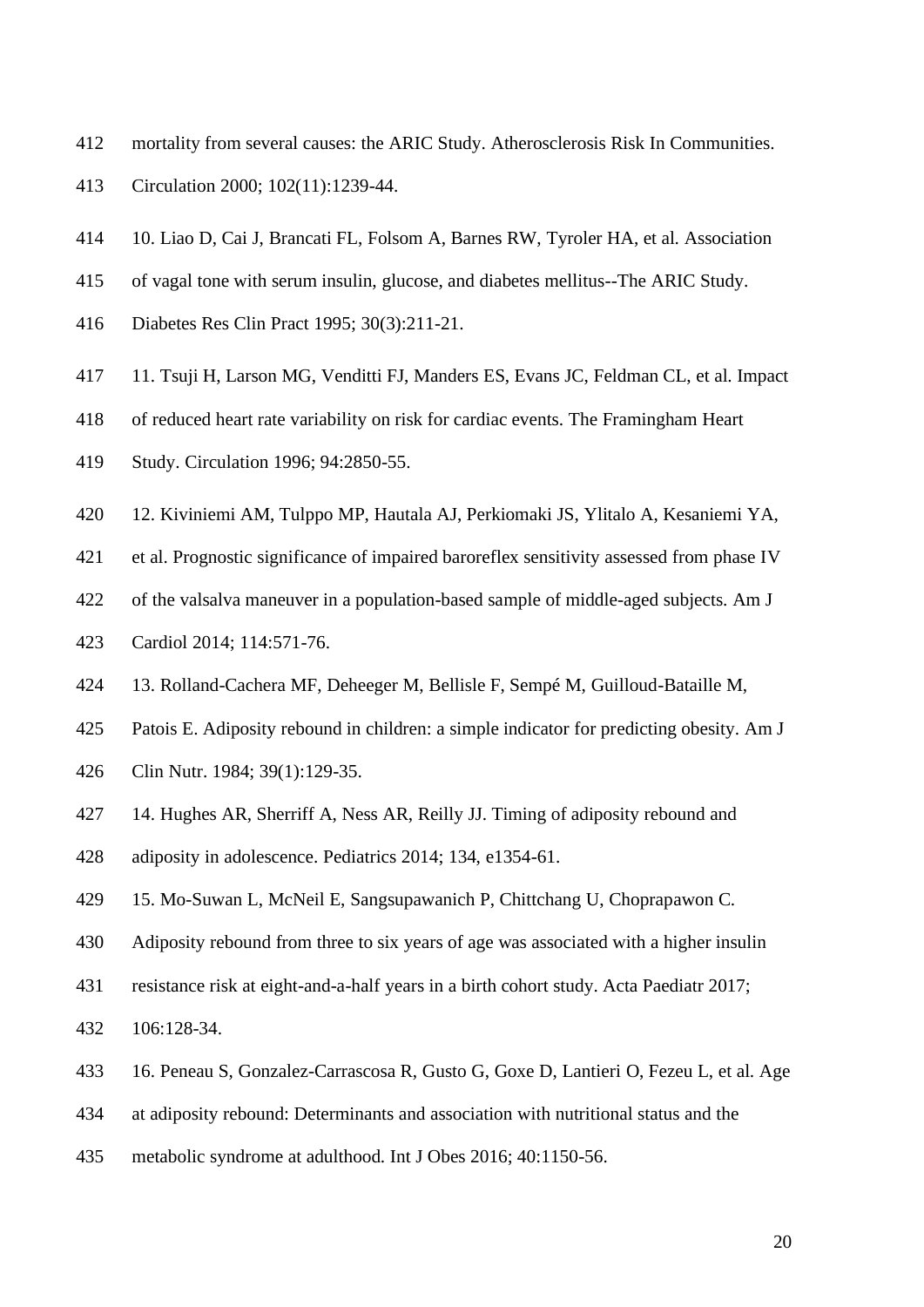- 17. Taylor RW, Grant AM, Goulding A, Williams SM. Early adiposity rebound:
- Review of papers linking this to subsequent obesity in children and adults. Curr Opin
- Clin Nutr Metab Care 2005; 8:607-12.
- 18. Sovio U, Kaakinen M, Tzoulaki I, Das S, Ruokonen A, Pouta A., et al. How do
- changes in body mass index in infancy and childhood associate with cardiometabolic
- profile in adulthood? Findings from the Northern Finland Birth Cohort 1966 Study. Int J
- Obes 2014; 38:53-59.
- 19. Cole TJ. Children grow and horses race: Is the adiposity rebound a critical period
- for later obesity? BMC Pediatr 2004; 4:6.
- 20. Lloyd LJ, Langley-Evans SC, McMullen S. Childhood obesity and risk of the adult
- metabolic syndrome: a systematic review. Int J Obes 2012; 36:1–11.
- 21. Lloyd LJ, Langley-Evans SC, McMullen S. Childhood obesity and adult
- cardiovascular disease risk: a systematic review. Int J Obes 2010; 34:18-28.
- 22. Rolland-Cachera MF, Deheeger M, Maillot M, Bellisle F. Early adiposity rebound:
- causes and consequences for obesity in children and adults. Int J Obes 2006; 30:11–17.
- 23. Silverwood RJ, De Stavola BL, Cole TJ, Leon DA. BMI peak in infancy as a
- predictor for later BMI in the Uppsala Family Study. Int J Obes 2009; 33:929–37.
- 24. Wen X, Kleinman K, Gillman MW, Rifas-Shiman SL, Taveras EM. Childhood
- body mass index trajectories: modeling, characterizing, pairwise correlations and socio-
- demographic predictors of trajectory characteristics. BMC Med Res Methodol 2012;
- 12:38.
- 25. Jarvelin MR, Sovio U, King V, Lauren L, Xu B, McCarthy MI, et al. Early life
- factors and blood pressure at age 31 years in the 1966 Northern Finland birth cohort.
- Hypertension 2004; 44:838-46.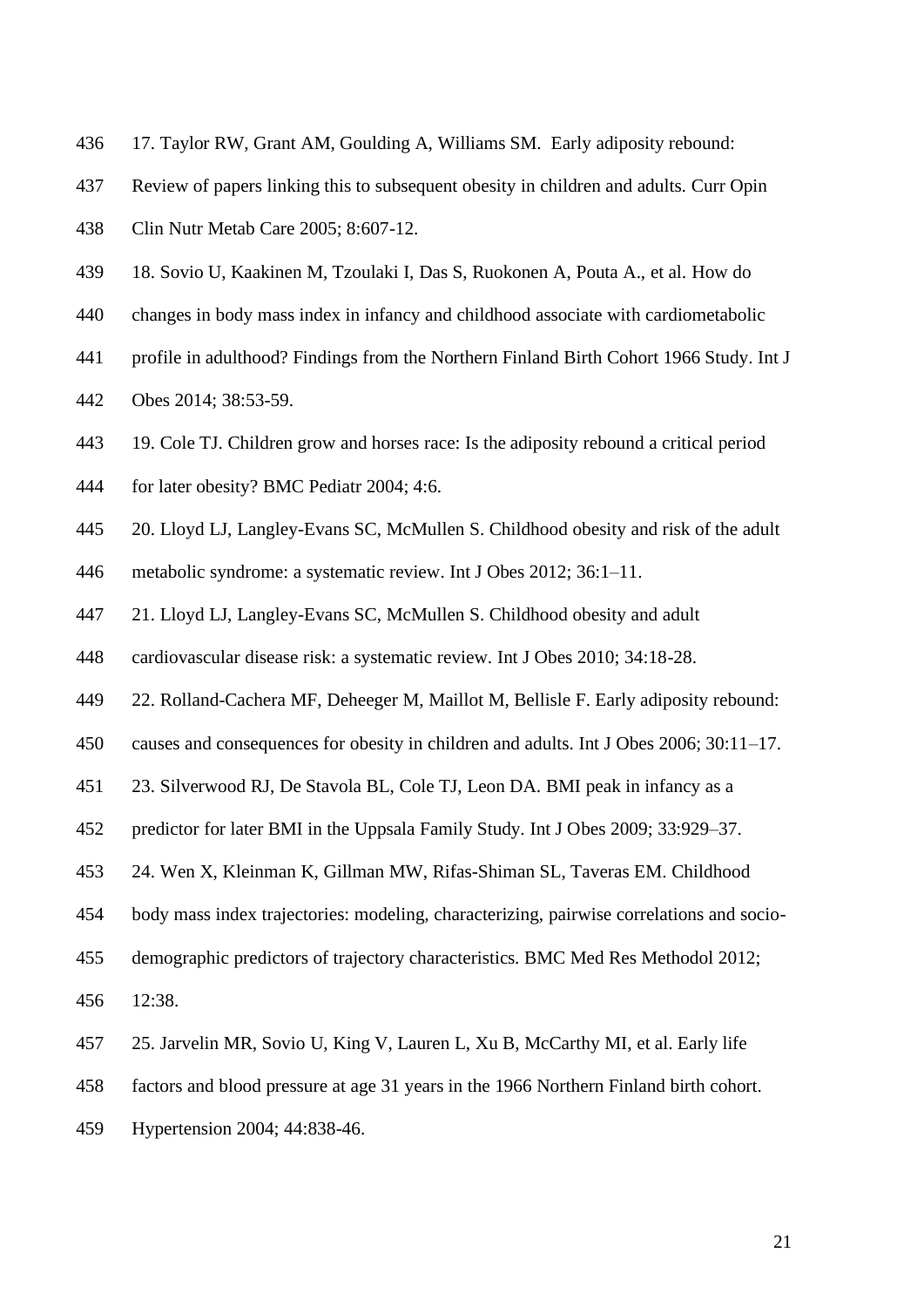- 26. Soldatos CR, Dikeos DG, Paparrigopoulos TJ. The diagnostic validity of the Athens
- insomnia scale. J Psychosom Res 2003; 55:263-67.
- 27. Perkiomaki N, Auvinen J, Tulppo MP, Hautala AJ, Perkiomaki J, Karhunen V, et al.
- Association between birth characteristics and cardiovascular autonomic function at mid-
- life. PLoS One 2016; 11:e0161604
- 28. Task Force of the European society of cardiology and the North American society of
- pacing and electrophysiology. Heart rate variability: standards of measurement,
- physiological interpretation, and clinical use. Eur Heart J 1996; 17:354-81.
- 29. Kiviniemi AM, Hautala AJ, Karjalainen JJ, Piira OP, Lepojarvi S, Tiinanen S, et al.
- Impact of type 2 diabetes on cardiac autonomic responses to sympathetic stimuli in
- patients with coronary artery disease. Auton Neurosci 2013; 179:142-47.
- 30. Kiviniemi AM, Hintsala H, Hautala AJ, Ikaheimo TM, Jaakkola JJ, Tiinanen S, et
- al. Impact and management of physiological calibration in spectral analysis of blood
- pressure variability. Front Physiol 2014; 5:473.
- 31. Furlan R, Porta A, Costa F, Tank J, Baker L, Schiavi R, et al. Oscillatory patterns in
- sympathetic neural discharge and cardiovascular variables during orthostatic stimulus.
- Circulation 2000; 101: 886-92.
- 32. Alberti KG, Zimmet PZ. Definition, diagnosis and classification of diabetes mellitus
- and its complications. Part 1: diagnosis and classification of diabetes mellitus
- provisional report of a WHO consultation. Diabet Med 1998; 15:539-53.
- 33. Taylor RW, Goulding A, Lewis-Barned NJ, Williams SM. Rate of fat gain is faster
- in girls undergoing early adiposity rebound. Obes Res 2004; 12:1228-30.
- 34. Williams SM. Weight and height growth rate and the timing of adiposity rebound.
- Obes Res 2005; 13:1123-30.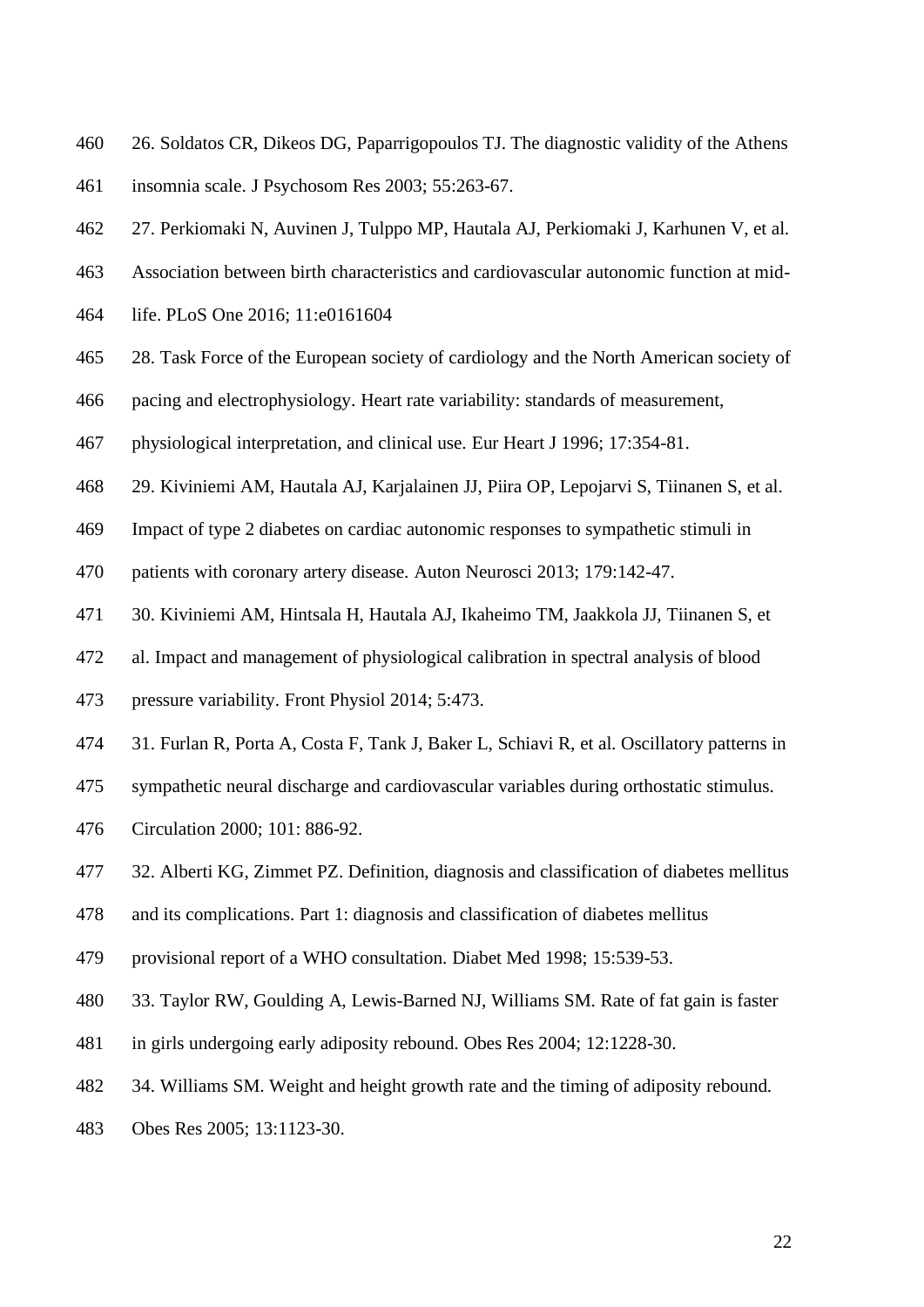- 35. Landgraf K, Rockstroh D, Wagner IV, Weise S, Tauscher R, Schwartze JT, et al.
- Evidence of early alterations in adipose tissue biology and function and its association
- with obesity-related inflammation and insulin resistance in children. Diabetes 2015;
- 64(4):1249-61.
- 36. Freemark M. Predictors of childhood obesity and pathogenesis of comorbidities.
- Pediatr Ann 2014; 43:357-60.
- 37. Freedman DS, Patel DA, Srinivasan SR, Chen W, Tang R, Bond MG, et al. The
- contribution of childhood obesity to adult carotid intima-media thickness: the Bogalusa
- Heart Study. Int J Obes 2008; 32:749–56.
- 38. Berenson GS, Srinivasan SR, Bao W, Newman WP, Tracy RE, Wattigney WA.
- Association between multiple cardiovascular risk factors and atherosclerosis in children
- and young adults. The Bogalusa Heart Study. N Engl J Med 1998; 338:1650–6.
- 39. Geserick M, Vogel M, Gausche R, Lipek T, Spielau U, Keller E, et al. Acceleration
- of BMI in Early Childhood and Risk of Sustained Obesity. N Engl J Med 2018;
- 379:1303-12.
- 40. Malliani A, Pagani M, Lombardi F, Cerutti S. Cardiovascular neural regulation
- explored in the frequency domain. Circulation 1991; 84:482–92.
- 41. Liao D, Rodríguez-Colón SM, He F, Bixler EO. Childhood obesity and autonomic
- dysfunction: risk for cardiac morbidity and mortality. Curr Treat Options Cardiovasc
- Med. 2014; 16(10):342.
- 42. Ip EH, Marshall SA, Saldana S, Skelton JA, Suerken CK, Arcury TA, et al.
- Determinants of Adiposity Rebound Timing in Children. J Pediatr. 2017; 184:151-6.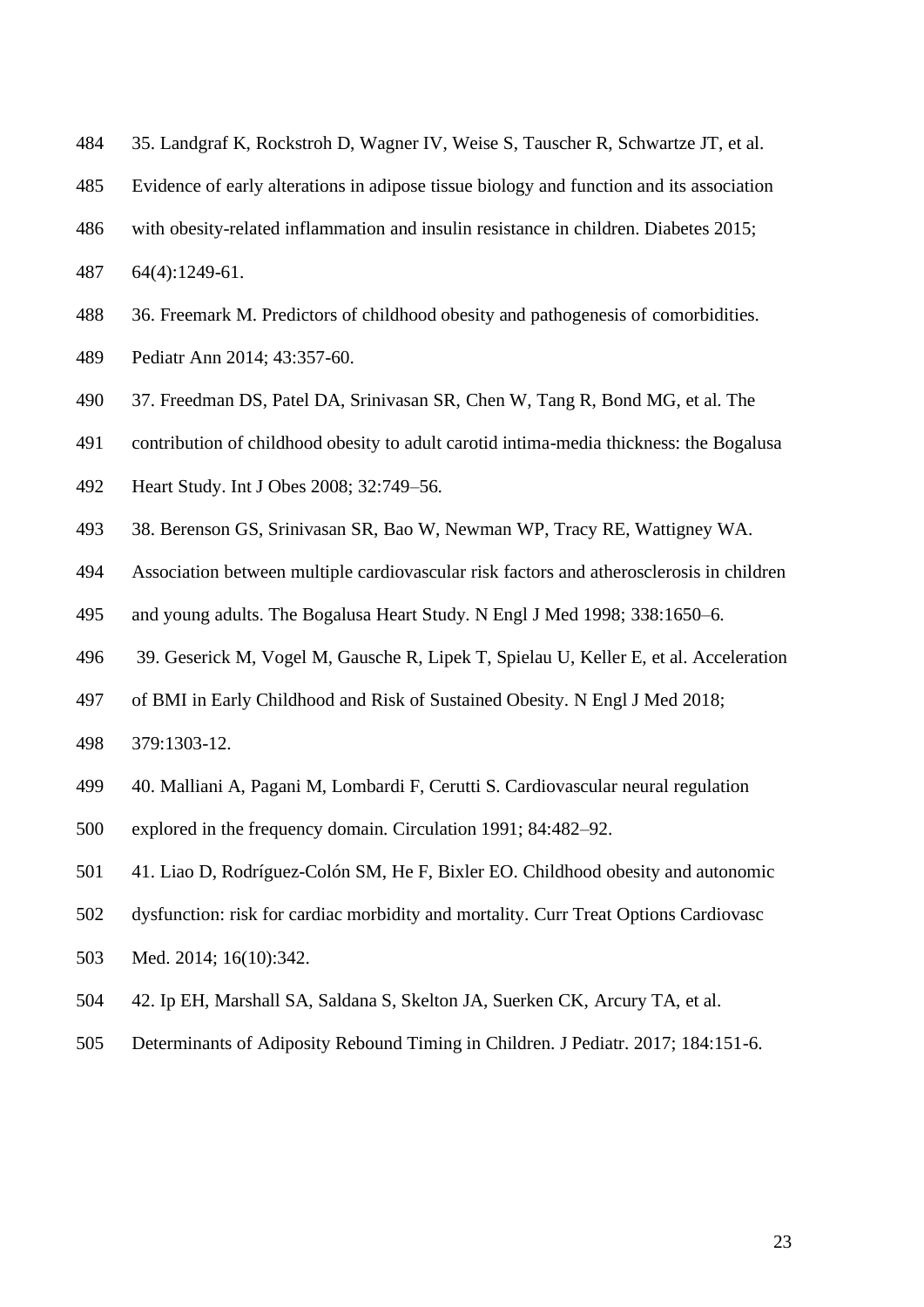- 43. Linares J, Corvalán C, Galleguillos B, Kain J, González L, Uauy R, et al. The
- effects of pre-pregnancy BMI and maternal factors on the timing of adiposity rebound
- in offspring. Obesity (Silver Spring) 2016; 24(6):1313-9.
- 44. Kardos A, Watterich G, de Menezes R, Csanady M, Casadei B, Rudas L.
- Determinants of spontaneous baroreflex sensitivity in a healthy working population.
- Hypertension 200; 37(3):911–16.
- 45. Tsuji H, Venditti FJ Jr, Manders ES, Evans JC, Larson MG, Feldman CL, et al.
- Determinants of heart rate variability. J Am Coll Cardiol 1996; 28(6):1539–46.
- 46. Billman GE. The LF/HF ratio does not accurately measure cardiac sympatho-vagal
- balance. Front Physiol 2013; 4:26
- 47. Tulppo MP, Mäkikallio TH, Takala TE, Seppänen T, Huikuri HV. Quantitative
- beat-to-beat analysis of heart rate dynamics during exercise. Am J Physiol 1996. 271(1
- 518 Pt 2):H244-52.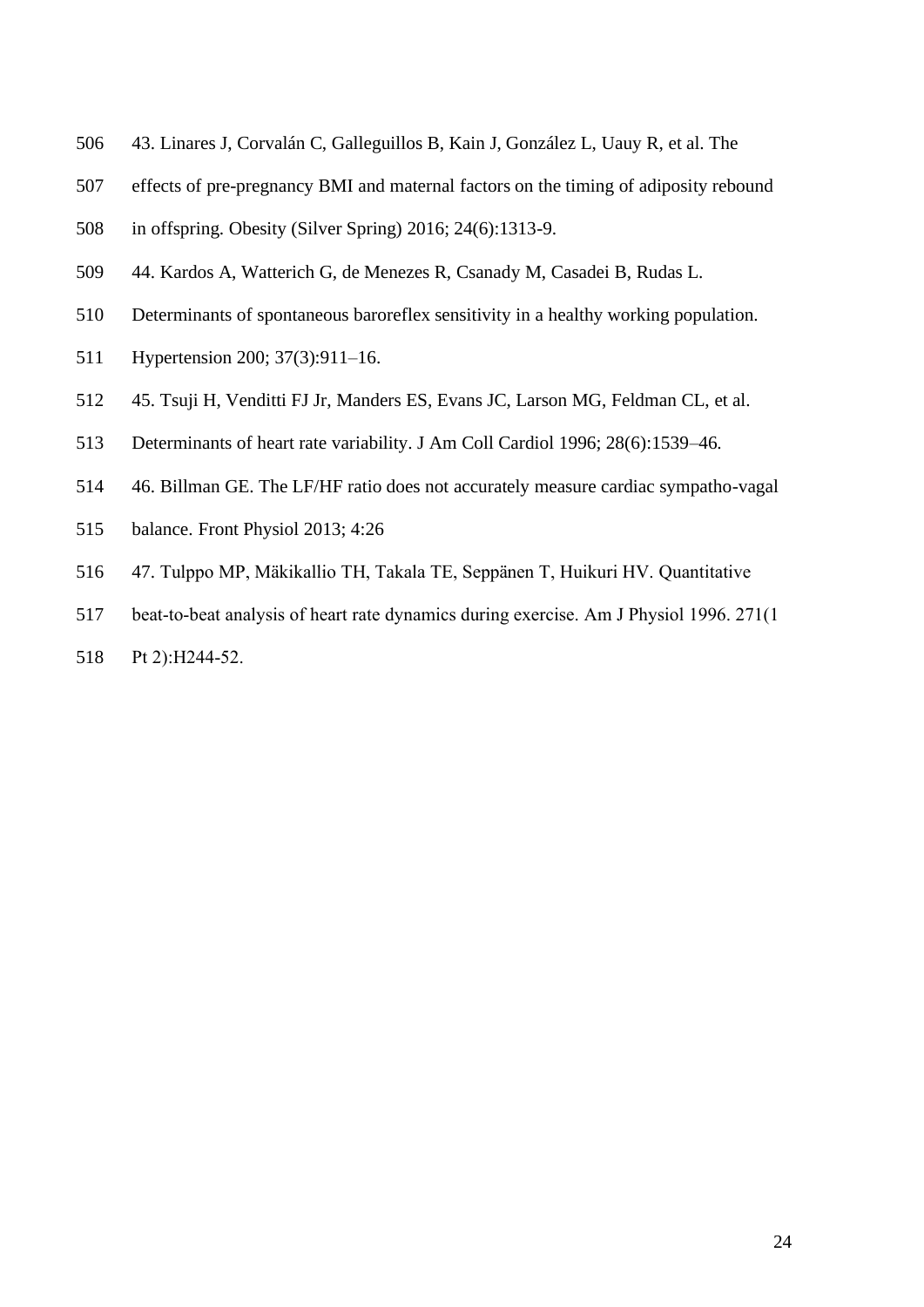|                                      | Male                       | Female             | p-value            |
|--------------------------------------|----------------------------|--------------------|--------------------|
| <b>Growth variables</b>              |                            |                    |                    |
| Gestational age (weeks)              | 40.1(1.9)                  | 40.2(1.8)          | 0.174              |
| Birth weight (grams)                 | 3587 (518)                 | 3448 (475)         | < 0.001            |
| Birth length (cm)                    | 50.9(2.1)                  | 50.0(2.0)          | < 0.001            |
| Age at BMI peak (years)*             | 0.74(0.06)                 | 0.75(0.06)         | 0.080              |
| Age at BMI rebound (years)           | 5.8(0.9)                   | 5.6(0.9)           | < 0.001            |
| BMI at BMI peak $(kg/m^2)^*$         | 18.3(1.1)                  | 17.9(1.1)          | < 0.001            |
| BMI at BMI rebound $(kg/m2)$         | 15.4(1.0)                  | 15.3(1.2)          | 0.023              |
| <b>Cardiometabolic outcomes at</b>   |                            |                    |                    |
|                                      |                            |                    |                    |
| 46 years<br>Weight (kg)              | 86.6 (14)                  |                    | < 0.001            |
|                                      | 178(6.3)                   | 72(15)<br>165(6.1) | < 0.001            |
| Height (cm)<br>BMI $(kg/m^2)$        | 27.2(4.2)                  | 26.6(5.2)          | 0.001              |
| Waist-hip ratio                      |                            |                    |                    |
|                                      | 0.98(0.06)                 | 0.87(0.06)         | < 0.001<br>< 0.001 |
| SBP (mmHg)                           | 129(14)                    | 119(15)            |                    |
| $DBP$ (mmHg)                         | 86 (10)                    | 82(11)             | < 0.001            |
| $HbA1c$ $%$                          | 5.6(0.6)                   | 5.4(0.5)           | < 0.001            |
| Total cholesterol (mmol/l)           | 5.6(1.0)                   | 5.2(0.9)           | < 0.001            |
| HDL cholesterol(mmol/l)              | 1.4(0.3)                   | 1.7(0.4)           | < 0.001            |
| LDL cholesterol (mmol/l)             | 3.7(0.9)                   | 3.2(0.8)           | < 0.001            |
| Triglycerides (mmol/l)               | 1.5(1.0)                   | 1.1(0.6)           | < 0.001            |
| Diabetes (n)                         | 85 (7%)                    | 83 (6%)            | 0.087              |
| Heart diseases (n)                   | 33 (3%)                    | 24 (2%)            | < 0.001            |
| Antihypertensive medication (n)      | 141 (12%)                  | 195 (13%)          | < 0.001            |
| <b>Cardiac autonomic function at</b> |                            |                    |                    |
| 46 years                             |                            |                    |                    |
| HR (bpm)                             | 81 (73-90)                 | 83 (75-92)         | < 0.001            |
| $rMSSD$ (ms)                         | $12.2(8.1-19)$             | $12.1(7.9-18)$     | 0.412              |
| BRS (ms/mmHg)**                      | $4.66(3.2-6.7)$            | $4.13(3.0-5.8)$    | < 0.001            |
| $LF_{SBP}(mmHg2)**$                  | $\overline{9.39}$ (5.3-16) | $7.57(4.5-13)$     | < 0.001            |
| $LF$ (ms <sup>2</sup> )              | 269 (134-546)              | 191 (101-354)      | < 0.001            |
| HF(ms <sup>2</sup> )                 | $64.0(27-144)$             | $72.0(29-160)$     | 0.107              |
| LF/HF                                | $4.41(2.4-7.6)$            | $2.81(1.6-5.0)$    | < 0.001            |

# 519 **Table 1. Characteristics of the study population**

520 Values are mean (SD), median (1<sup>st-3rd</sup> quartile) and p-value for sex difference. *BMI* 

521 body mass index, *SBP* systolic blood pressure, *DBP* diastolic blood pressure, *HbA1c*

522 glycated hemoglobin, *HDL* high-density lipoprotein cholesterol, *LDL* low-density

523 lipoprotein cholesterol. *HR* heart rate, *rMSSD* root mean square of successive

524 differences in R-R interval, *BRS* baroreflex sensitivity, *LFSBP* low frequency power of

525 systolic blood pressure variability, *LF* low frequency power of R-R interval variability,

526 *HF* high frequency power of R-R interval variability, *LF/HF* ratio of low and high

527 frequency power of R-R interval variability measured in a standing position. n= 1183-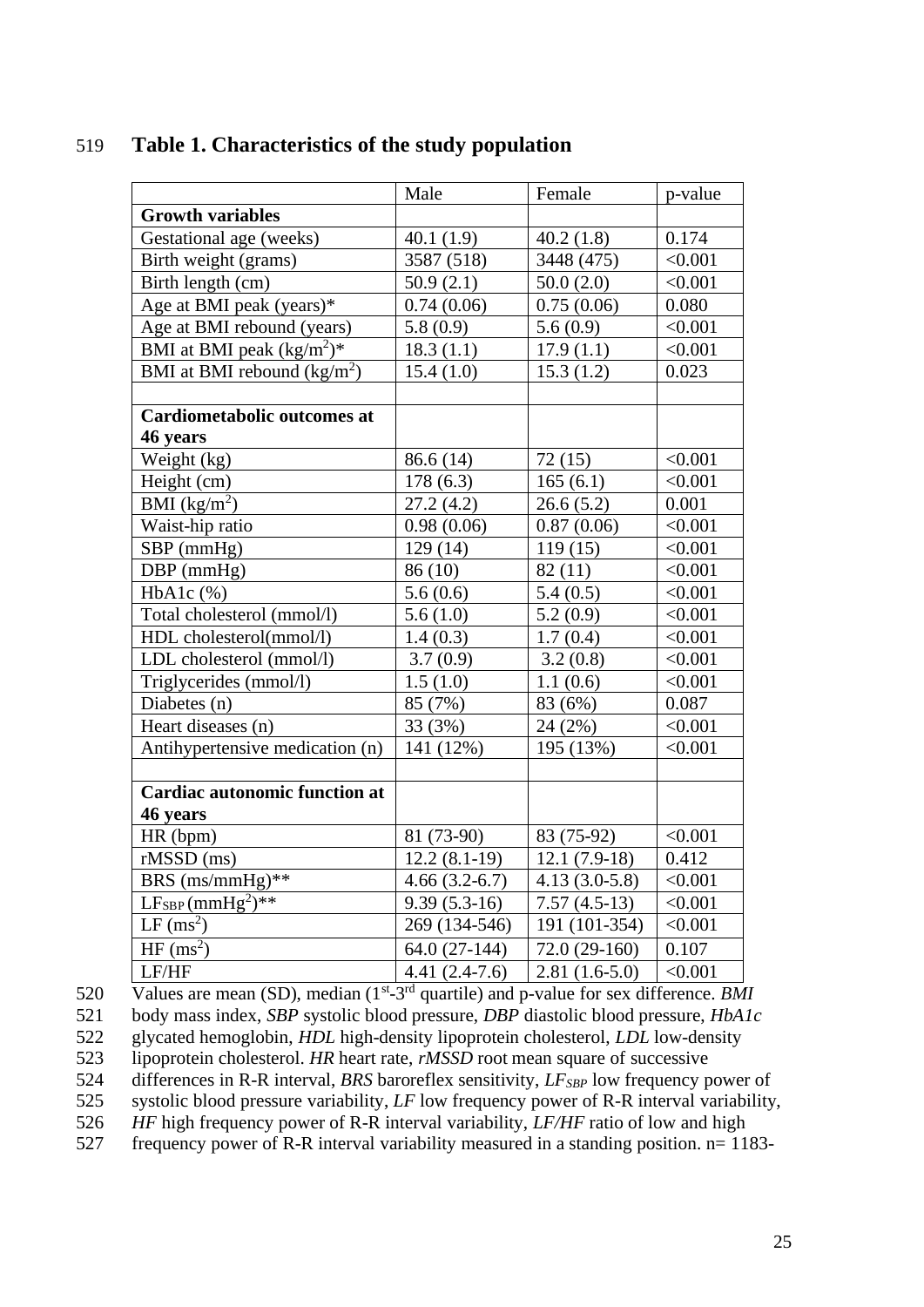- 528 1218/1419-1470 for men/women unless noted otherwise. \*n=965/1172 and \*\*696/828 for men/women
- for men/women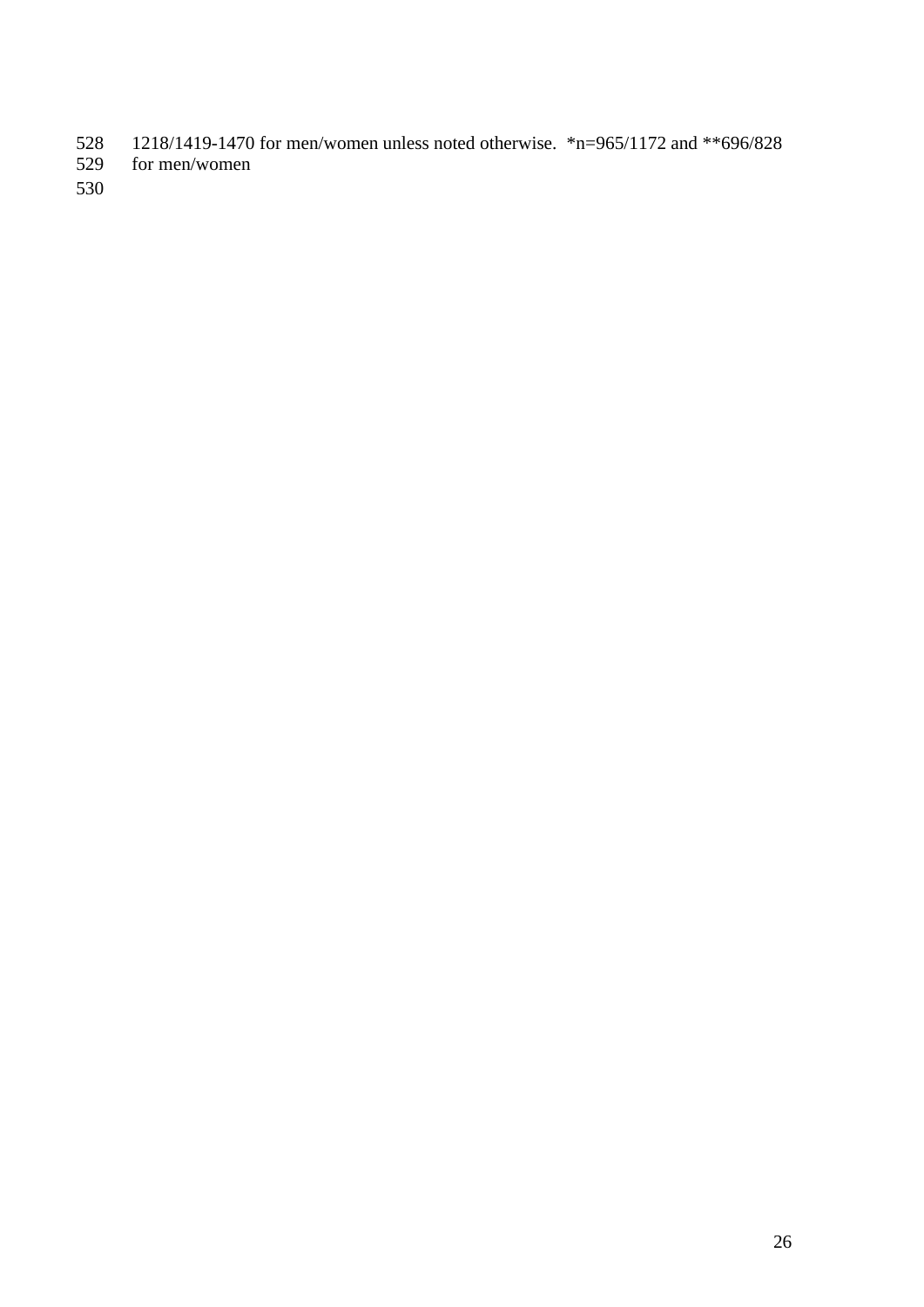|                                  | <b>Birth weight</b> | Age at BMI peak | Age at BMI rebound | <b>BMI</b> at <b>BMI</b> peak |
|----------------------------------|---------------------|-----------------|--------------------|-------------------------------|
| Age at BMI peak                  | $-0.082**$          |                 |                    |                               |
| Age at BMI rebound               | $-0.049**$          | 0.004           |                    |                               |
| <b>BMI</b> at <b>BMI</b> peak    | $0.289**$           | $0.114**$       | $-0.012$           |                               |
| <b>BMI</b> at <b>BMI</b> rebound | $0.219**$           | $0.219**$       | $-0.526**$         | $0.608**$                     |

# 531 **Table 2. Correlations between measures of early growth**

532 Correlations are Pearson's correlation coefficients (r). \*correlation is significant at the

533 0.05 level (two-tailed), \*\*correlation is significant at the 0.01 level (two-tailed). *BMI*

534 body mass index.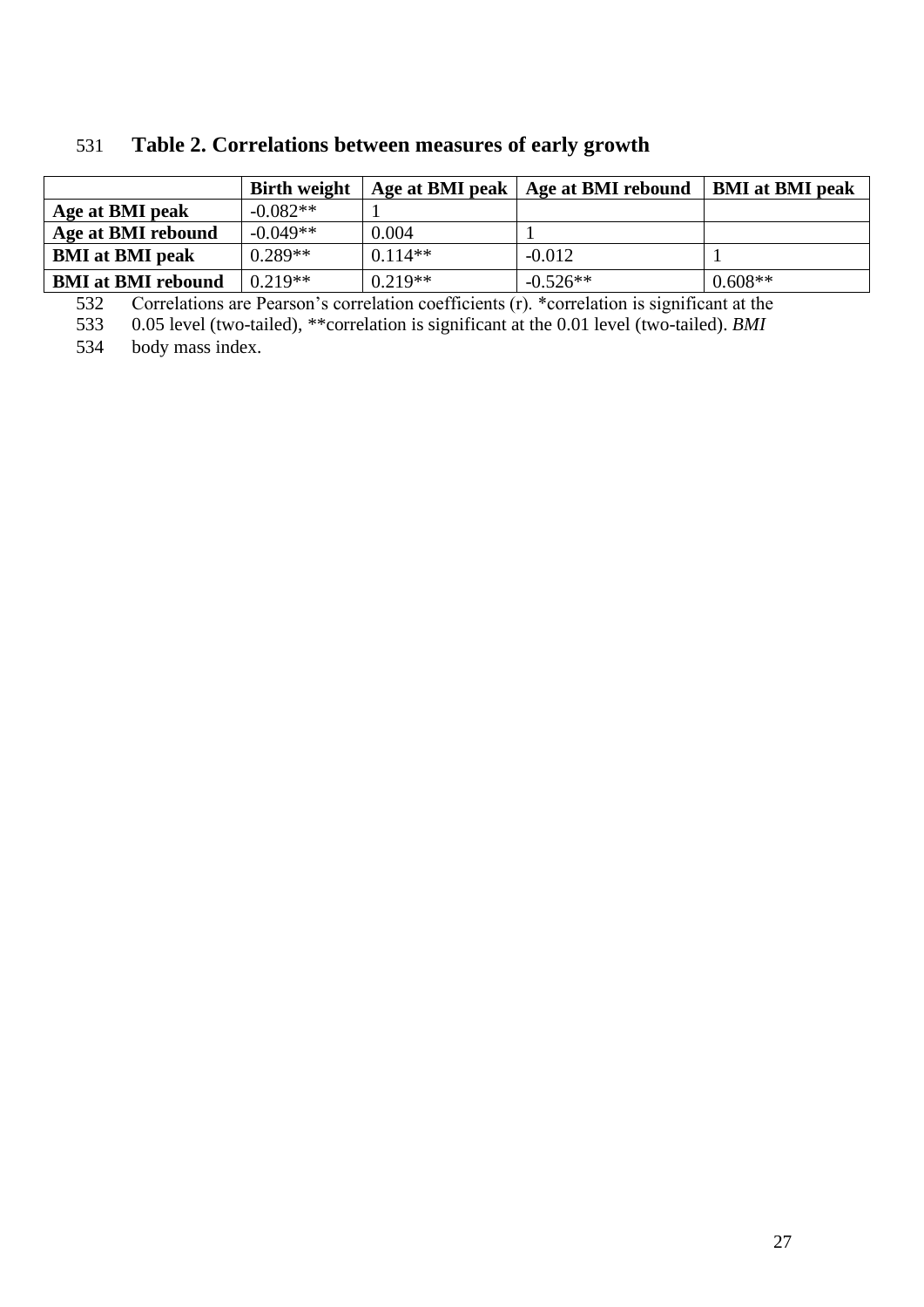|                                  |                   | Univariate     |          |                             |         | Multivariate                   |             |                             |       |
|----------------------------------|-------------------|----------------|----------|-----------------------------|---------|--------------------------------|-------------|-----------------------------|-------|
|                                  |                   | ∗              |          |                             |         | Adjusted Block 1 <sup>**</sup> |             |                             |       |
|                                  |                   | $\mathbb{R}^2$ | Beta     | B (95% CI)                  | n       | $\mathbb{R}^2$                 | <b>Beta</b> | B (95% CI)                  | n     |
| Age at BMI peak                  | <b>HR</b>         | 0.000          | $-0.017$ | $-3.7$ $[-13, 5.7]$         | 0.435   | 0.009                          | $-0.027$    | $-6.0$ [ $-16, 4.2$ ]       | 0.248 |
| Age at BMI rebound               | <b>HR</b>         | 0.000          | $-0.008$ | $-0.1$ [ $-0.7, 0.4$ ]      | 0.670   | 0.008                          | $-0.002$    | $-0.03$ [ $-0.6, 0.6$ ]     | 0.917 |
|                                  | <b>BRS</b>        | 0.007          | 0.082    | $0.05$ [0.02, 0.08]         | 0.001   | 0.022                          | 0.063       | $0.04$ [0.005, 0.07]        | 0.023 |
|                                  | LF <sub>SBP</sub> | 0.005          | $-0.071$ | $-0.06$ [ $-0.1, -0.02$ ]   | 0.006   | 0.037                          | $-0.088$    | $-0.08$ [ $-0.1, -0.03$ ]   | 0.002 |
| <b>BMI</b> at <b>BMI</b> peak    | <b>HR</b>         | 0.001          | $-0.034$ | $-7.3$ [ $-17, 1.9$ ]       | 0.118   | 0.009                          | $-0.024$    | $-5.2$ [ $-16, 5.2$ ]       | 0.325 |
|                                  | HF                | 0.002          | $-0.045$ | $-1.0$ [ $-2.0$ , $-0.07$ ] | 0.036   | 0.011                          | $-0.053$    | $-1.2$ [ $-2.3$ , $-0.1$ ]  | 0.029 |
|                                  | LF/HF             | 0.007          | 0.084    | $1.2$ [0.6, 1.8]            | < 0.001 | 0.074                          | 0.062       | $0.9$ [0.2, 1.6]            | 0.009 |
| <b>BMI</b> at <b>BMI</b> rebound | <b>HR</b>         | 0.003          | $-0.052$ | $-9.5$ [ $-16, -2.6$ ]      | 0.007   | 0.011                          | $-0.056$    | $-10$ [ $-18$ , $-2.5$ ]    | 0.009 |
|                                  | <b>HF</b>         | 0.002          | $-0.043$ | $-0.8$ [ $-1.5$ , $-0.1$ ]  | 0.024   | 0.007                          | $-0.045$    | $-0.8$ [ $-1.6$ , $-0.05$ ] | 0.037 |
|                                  | LF/HF             | 0.005          | 0.069    | $0.9$ [0.4, 1.3]            | < 0.001 | 0.067                          | 0.069       | $0.8$ [0.3, 1.3]            | 0.001 |

# **Table 3. Association between early growth and cardiovascular autonomic regulation in adulthood adjusted for birth and maternal variables**

All significant associations between early growth and adult cardiovascular autonomic modulation measured in a standing position are shown. For associations between heart rate and adult cardiovascular autonomic modulation also insignificant correlations are shown. The values are statistical significances from linear regression models (p), explained variance of the model  $(R^2)$ , and standardized beta (Beta) and unstandardized beta (B) with 95% confidence interval (95% CI) for the main independent variable. *BMI peak* peak of body mass index, *BMI rebound* rebound of body mass index. *HR* heart rate, *BRS* baroreflex sensitivity, *LFSBP* low frequency power of systolic blood pressure variability, *LF* low frequency power of R-R interval variability, *HF* high frequency power of R-R interval variability, *LF/HF* ratio of low and high frequency power of R-R interval variability measured in a standing position. Because of skewed distributions variables BMI at BMI peak and at BMI rebound, BRS, LFSBP, HF, LF/HF were transformed into natural logarithm (ln) before further analysis. Adjustments Block 1: gender, birthweight, gestational age, father's socioeconomic status, maternal age, height, weight, smoking after 2<sup>nd</sup> month of pregnancy and parity. \*n=2137 for HRV at BMI peak; n=2688 for HRV and n=1524 for BRS/LF<sub>SBP</sub> at BMI rebound. \*\*n=1895 for HRV at BMI peak; n=2356 for HRV and n=1353 for BRS/LF<sub>SBP</sub> at BMI rebound.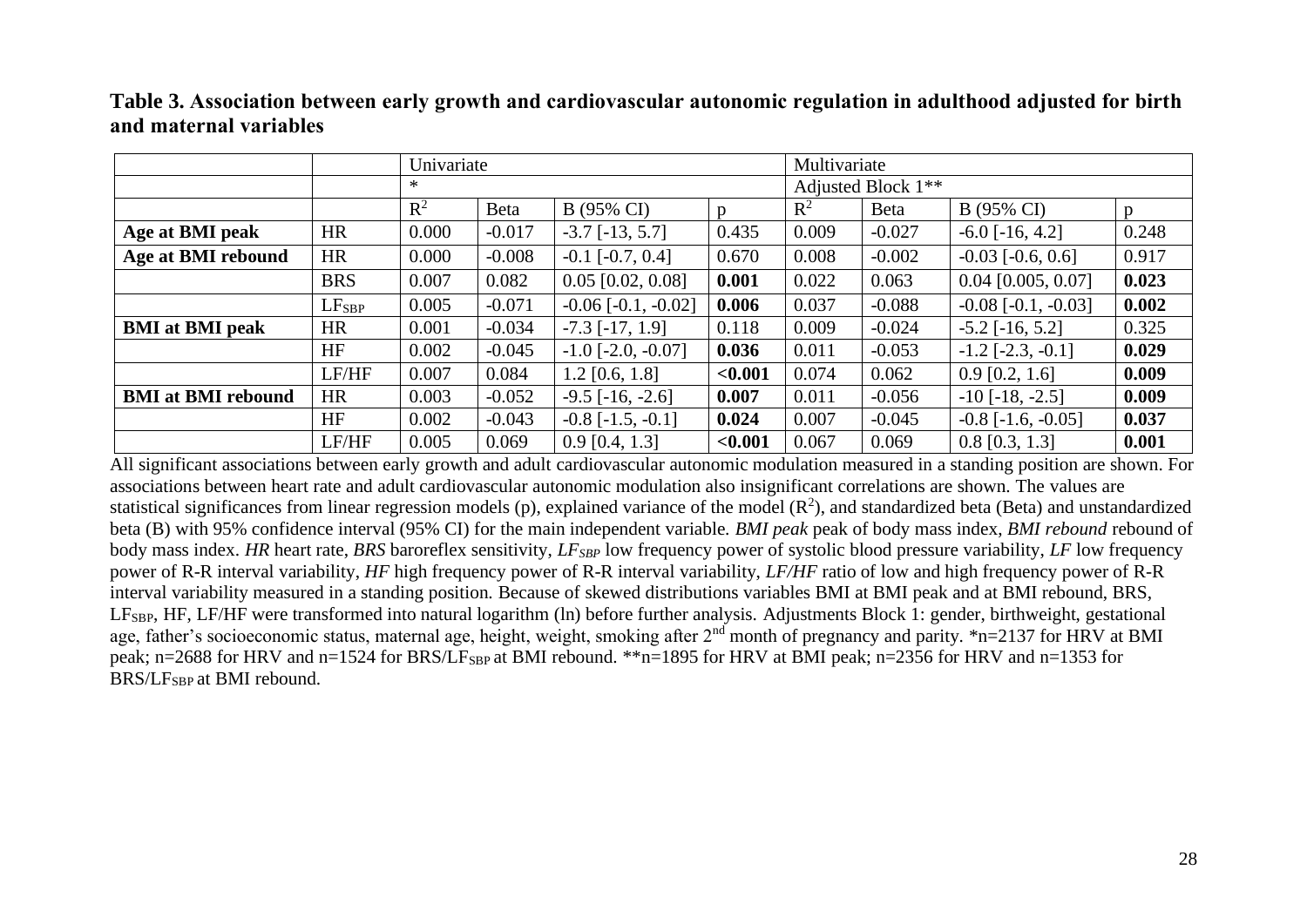|                                  |                   | Multivariate |                         |                        |                |                |                         |                              |         |  |
|----------------------------------|-------------------|--------------|-------------------------|------------------------|----------------|----------------|-------------------------|------------------------------|---------|--|
|                                  |                   |              | <b>Adjusted Block 2</b> |                        |                |                | <b>Adjusted Block 3</b> |                              |         |  |
|                                  |                   | $R^2$        | <b>Beta</b>             | B (95% CI)             | $\mathfrak{v}$ | $\mathbb{R}^2$ | Beta                    | B (95% CI)                   |         |  |
| Age at BMI peak                  | <b>HR</b>         | 0.130        | $-0.015$                | $-3.4$ [ $-14, 6.7$ ]  | 0.507          | 0.132          | $-0.016$                | $-3.7$ [ $-14, 6.5$ ]        | 0.479   |  |
| Age at BMI rebound               | <b>HR</b>         | 0.129        | 0.017                   | $-0.2$ [ $-0.4$ , 0.9] | 0.463          | 0.131          | 0.019                   | $0.3$ [-0.4, 0.9]            | 0.428   |  |
|                                  | <b>BRS</b>        | 0.466        | 0.010                   | $0.006$ [-0.02, 0.04]  | 0.677          | 0.472          | 0.011                   | $0.006$ [ $-0.02$ , $0.04$ ] | 0.662   |  |
|                                  | LF <sub>SBP</sub> | 0.098        | $-0.111$                | $-0.1$ $[-0.2, -0.04]$ | 0.001          | 0.105          | $-0.113$                | $-0.1$ $[-0.2, -0.05]$       | < 0.001 |  |
| <b>BMI</b> at <b>BMI</b> peak    | <b>HR</b>         | 0.130        | $-0.021$                | $-4.7$ [ $-15, 5.9$ ]  | 0.385          | 0.132          | $-0.024$                | $-5.3$ [ $-16, 5.3$ ]        | 0.325   |  |
|                                  | <b>HF</b>         | 0.430        | $-0.073$                | $-1.7$ $[-2.5, -0.8]$  | < 0.001        | 0.435          | $-0.075$                | $-1.7$ $[-2.6, -0.8]$        | < 0.001 |  |
|                                  | LF/HF             | 0.169        | 0.062                   | $0.9$ [0.2, 1.6]       | 0.010          | 0.170          | 0.062                   | $0.9$ [0.2, 1.6]             | 0.011   |  |
| <b>BMI</b> at <b>BMI</b> rebound | <b>HR</b>         | 0.132        | $-0.069$                | $-13$ [ $-21, -4.3$ ]  | 0.003          | 0.135          | $-0.069$                | $-13$ [ $-21, -4.3$ ]        | 0.003   |  |
|                                  | HF                | 0.421        | $-0.070$                | $-1.3$ $[-2.0, -0.6]$  | < 0.001        | 0.426          | $-0.069$                | $-1.3$ [ $-2.0, -0.6$ ]      | < 0.001 |  |
|                                  | LF/HF             | 0.162        | 0.099                   | $1.2$ [0.7, 1.8]       | < 0.001        | 0.163          | 0.100                   | $1.2$ [0.7, 1.8]             | < 0.001 |  |

**Table 4. Association between early growth and cardiovascular autonomic regulation in adulthood further adjusted for adult anthropometrics, lifestyle and cardiometabolic risk factors and morbidity**

All significant associations between early growth and adult cardiovascular autonomic modulation measured in a standing position are shown. For associations between heart rate and adult cardiovascular autonomic modulation also insignificant correlations are shown. The values are statistical significances from linear regression models (p), explained variance of the model  $(R^2)$ , and standardized beta (Beta) and unstandardized beta (B) with 95% confidence interval (95% CI) for the main independent variable. *BMI peak* peak of body mass index, *BMI rebound* rebound of body mass index. *HR* heart rate, *BRS* baroreflex sensitivity, *LFSBP* low frequency power of systolic blood pressure variability, *LF* low frequency power of R-R interval variability, *HF* high frequency power of R-R interval variability, *LF/HF* ratio of low and high frequency power of R-R interval variability measured in a standing position. Because of skewed distributions variables BMI at BMI peak and at BMI rebound, BRS, LFSBP, HF, LF/HF were transformed into natural logarithm (ln) before further analysis. Adjustments Block 2: Block 1(gender, birthweight, gestational age, father's socioeconomic status, maternal age, height, weight, smoking after 2nd month of pregnancy and parity) and adult anthropometrics and cardiometabolics: weight, height, heart rate, systolic and diastolic blood pressure, waist-hip ratio, glycated hemoglobin, total cholesterol, high density cholesterol, triglycerides; and lifestyle: current smoking, sitting time, sufficiency of sleep, physical activity and alcohol consumption. Block 3: Block 1, 2 and diabetes, respiratory diseases, heart diseases and antihypertensive medication. n=1698 for HRV at BMI peak; n=2116 for HRV and n=1234 for BRS/L $F_{SBP}$  at BMI rebound.